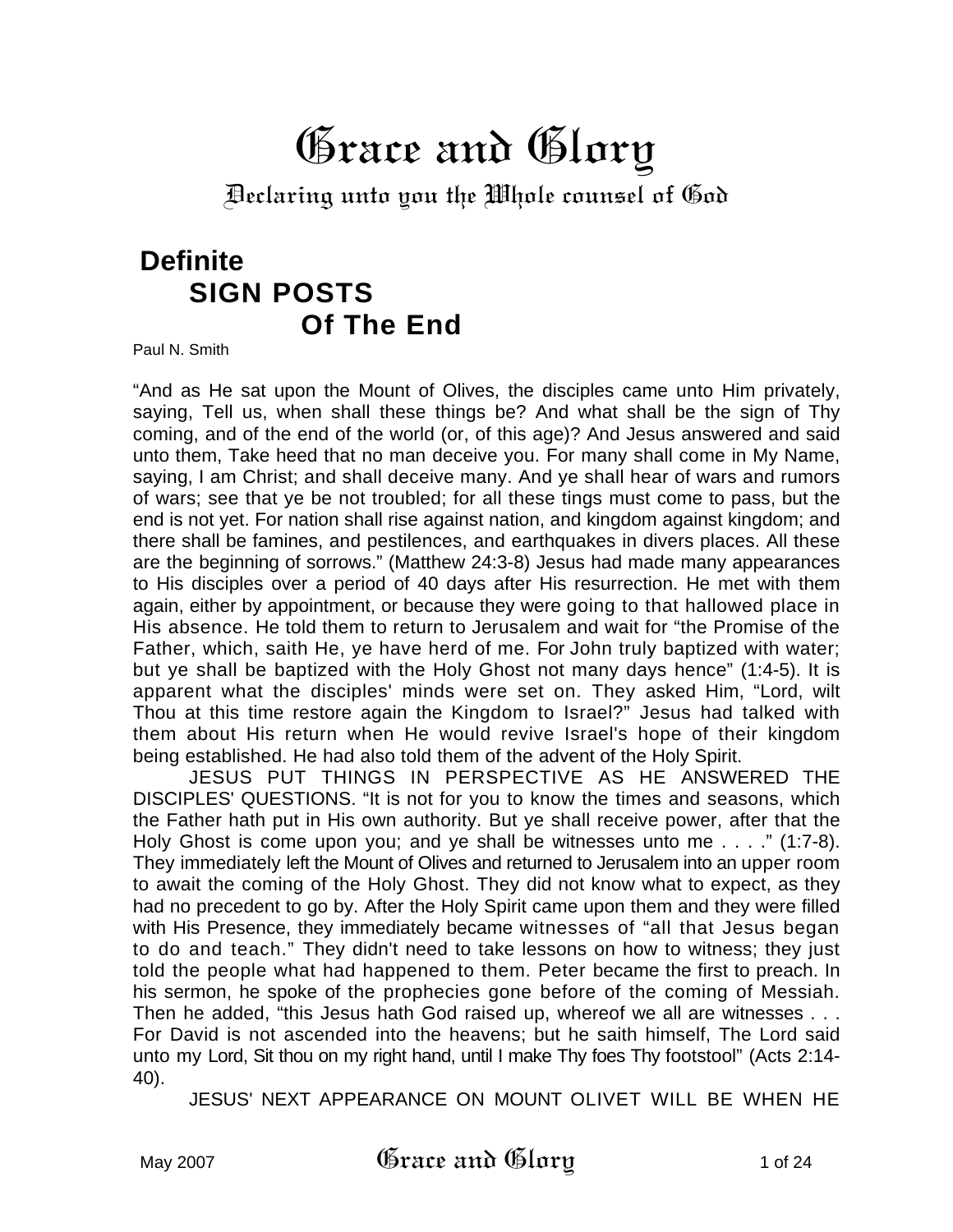JUDGES THE WORLD. He will make a secret appearance when He takes His Bride home, and later, the rest of the Church. But, this appearance will be extremely visible -- "with power and great glory, " shall He descend. "Behold, the Day of the Lord cometh, and thy spoil shall be divided in the midst of thee. For I will gather all nations against Jerusalem to battle; and the city shall be taken, and the houses rifled, and the women ravished; and half of the city shall go forth into captivity, and the residue of the people shall be cut off from the city. Then shall the Lord go forth, and fight against those nations, as when he fought in the day of battle. And His feet shall stand in that day upon the mount of Olives, which is before Jerusalem on the East, and the Mount of Olives shall cleave in the midst thereof toward the East and toward the West, and there shall be a very great valley; and half of the mountain shall remove toward the North, and half of it toward the South ...." (Zechariah 14:1-4).

THE NATIONS ARE ALREADY GETTING INTO PLACE, AS ZECHARIAH HAS PROPHESIED. The nations do not realize that they are fulfilling Scripture, but think they are planning their own. way. God has always been way ahead of mankind, and has moved rulers and set boundaries as if the earth was a chess board. Israel is at the center of all the world's activities. This nation was chosen as a special people above all others, and the land is called God's Land. It is written that the Lord positioned the nations around Israel for His own purpose. "When the Most High divided to the nations their inheritance, when He separated the sons of Adam, He set the bounds of the people according to the number of the Children of Israel" (Deuteronomy 32:8; Acts 17:26). The reason? "For the Lord's portion is His people; Jacob is the lot of His inheritance . . . (32:9- 43). Today, the nation of Israel is not enjoying the favor of the Lord, because they have rejected their Messiah, Jesus. These people have always been independent, and so God has stepped back and is letting Israel fight its own battles. Only when these people humble themselves and call upon the Lord, will they see deliverance from their enemies.

A TWO-STATE SOLUTION IS THE ONLY HOPE FOR PEACE IN JERUSALEM, SO SAY THE LEADERS OF ISRAEL AND PALESTINE. Israeli Foreign Minister Tzipi Livni and Palestinian President Mahmoud Abbas have pledged to bring peace between their countries, by means of two states, side by side, the only way. Livni told the annual meeting of the World Economic Forum that a Palestinian state is "not an illusion. It's there, it's achievable. Livni urged the international community to support moderates in the Middle East. She told Abbas that "compromising with extremists will not promote anything," a clear reference to Hamas and other militant groups.

The Hamas leader, Haniyeh, calls for a 10-year truce with Israel in exchange for the West Bank, Gaza and parts of Jerusalem. "We will be ready for a long interim agreement based on a period of cease-fire that can go to 10 or even 15 years. During this period we will build our state on the strong basis of honor and with an honest administration. With the territories we will be ready to discuss the possibility that the three big settlement compounds will remain under the power of Israel and in exchange we will receive territories for the Palestiinian independent state."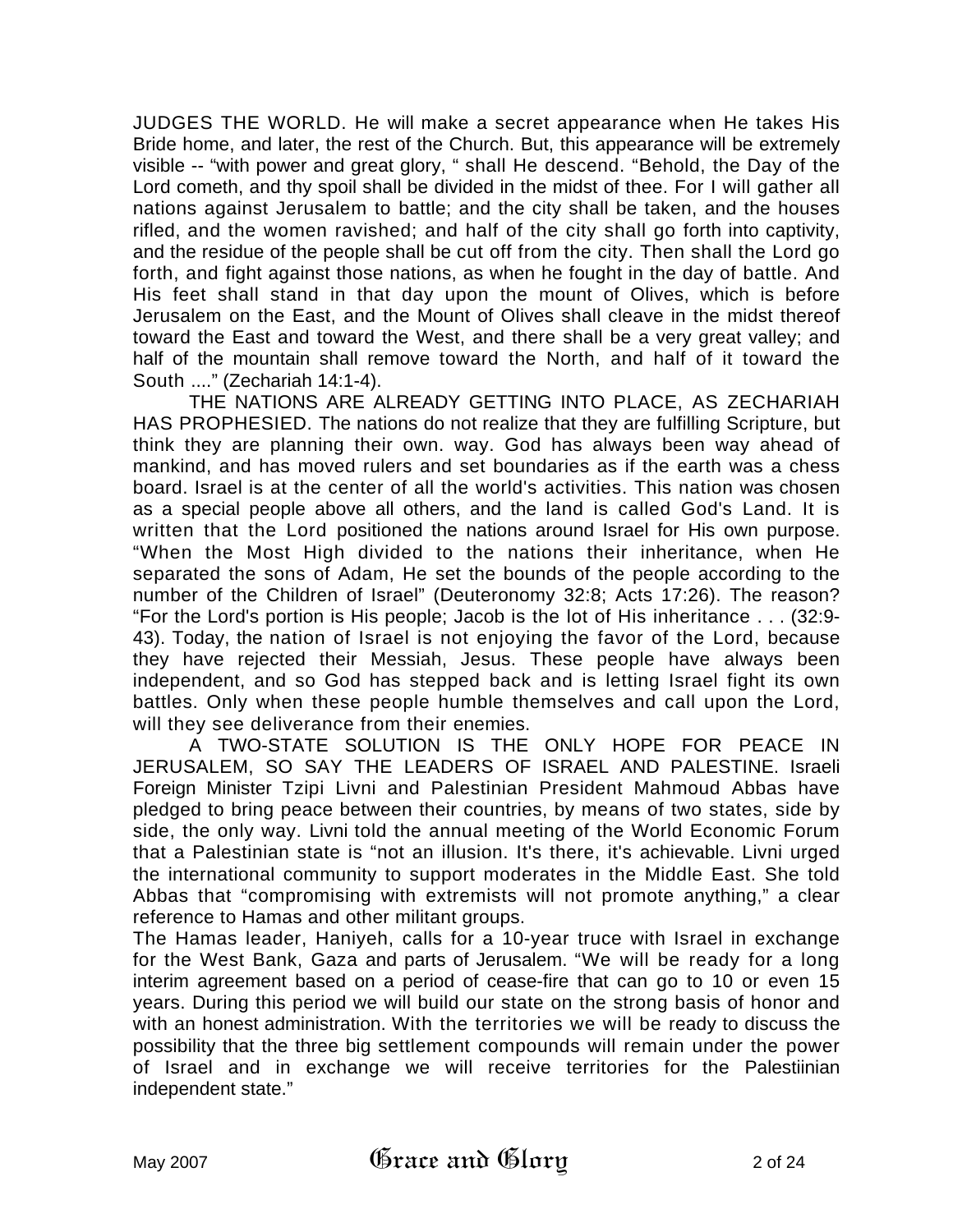Thus, the two nations are discussing how to divide Israel's land with their enemy, the Palestinian government. This is the land that belongs to Israel, given to them by the God of Heaven. The Lord has stepped back, and is letting Israel make their own moves, which will bring them much sorrow and suffering. The Israeli army is very upset regarding an order issued recently by Prime Minister Ehud Olmert to remove a series of West Bank security checkpoints that regularly stop terrorists from infiltrating Jewish cities. In accordance with promises made to Palestinian Authority President Mahmoud Abbas during a summit this weekend, Olmert instructed the IDF to remove 49 West Bank roadblocks and checkpoints. Twenty-seven roadblocks are to be removed immediately, and the rest within a week, subject to a final decision by government officials. Olmert also instructed IDF soldiers not to thoroughly examine every vehicle at 16 of the West Bank's largest roadblocks. These examinations usually cause long clelays at the checkpoints.

All of this seems to favor the Palestinians, and it seems as if Israel officials are willing to do anything for just a promise of peace. Terrorists will have much more freedom to cause serious damage in Israeli territories. Also, Olmert told the heads of Israeli's Major security services he hopes the checkpoints will be dismantled by the Muslim holiday of Id al Adha. We don't know if this order has been carried through, as it is past time. If is difficult to believe that the Israeli government can be so naive, as to trust the Palestinians and other Arab governments. How must easier to trust ih the God of their fathers, who never failed them and Who delivered them from their enemies time after time. This shows how blind one can become if he forsakes the ways of the Lord and follows the path of the flesh. This is true in an individual's life also.

THE PALESTINIANS ARE NOT THE ONLY ENEMIES OF ISRAEL. A GREATER ONE IS IRAN, WHO HAS PLEDGED TO DESTROY ISRAEL. This threat has been expanded to include the United States. Iran's President Mahmoud Ahmadinejad has said that Israel and the United States will soon be destroyed. He "assured that the United States and the Zionist regime of Israel will soon come to the end of their lives." The president has threatened the State of Israel several times with annihilation in recent months, and has also added Great Britain to the list of countries that will be destroyed. Syria's foreign minister accused the U.S. Of attempting to carry out a "massacre of Muslims" and of sowing "discord among Islamic faiths in the region."

WE ARE VERY CLOSE TO THE TIME WHICH JESUS DESCRIBES IN MATTHEW 24. We have already reached the "beginning of sorrows," and are on the threshold of "great tribulation, such as Was not since the beginning of the world to this time, no, nor ever shall be. And except those days should be shortened, there should no flesh be saved; but **for the elect's sake** those days shall be shortened" (24:21-22). The Apostle Paul writes to the overcomers of the end-time, saying, "For yourselves know perfectly that the Day of the Lord so cometh as a thief in the night. For when they shall say, Peace and safety; then sudden destruction cometh upon them as travail upon a woman with child, and they shall not escape" (I Thessalonians 5:1-3). The "thief' has already invaded the world; Israel and the nations are "asleep" to the signs of the end. The majority of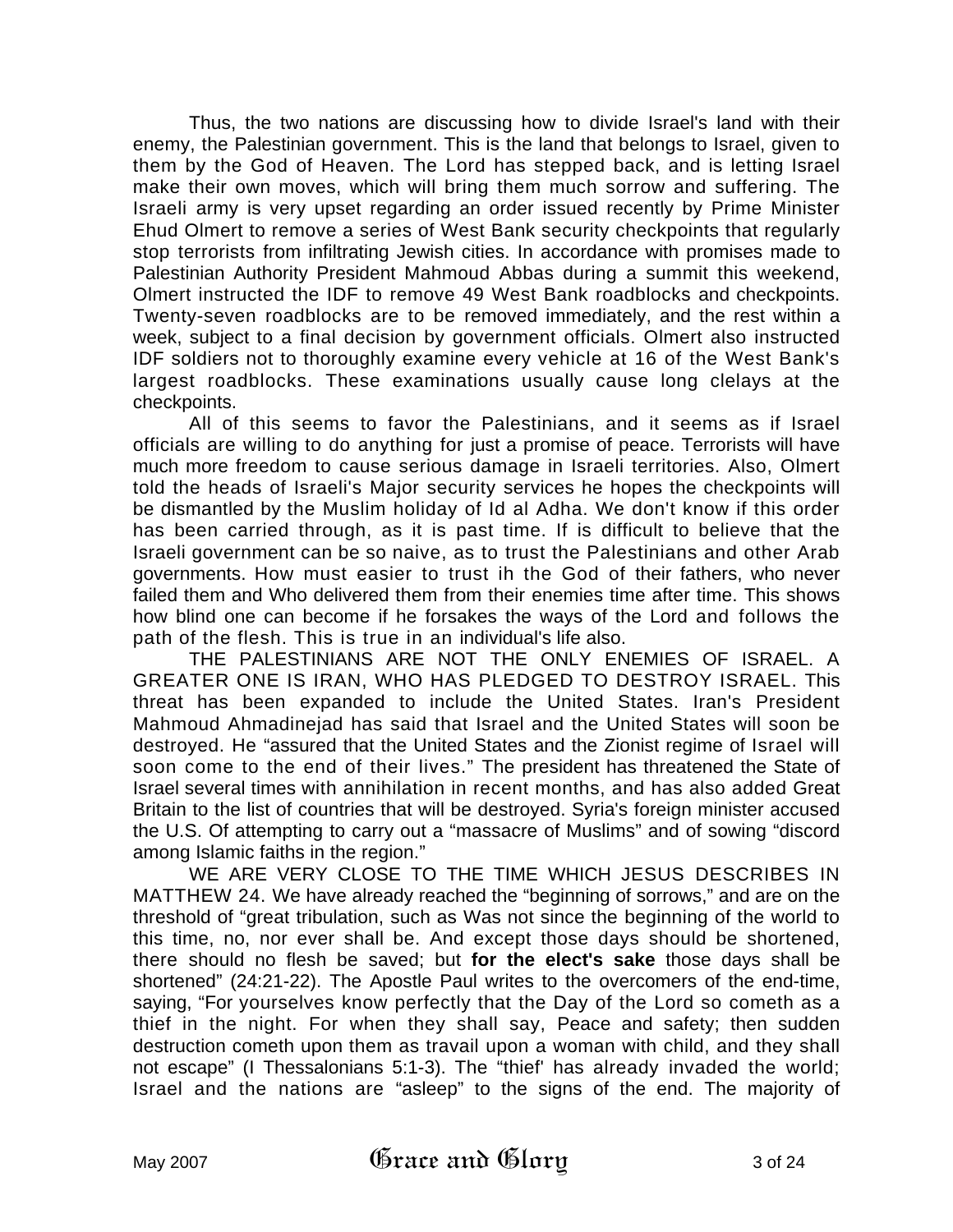believers are also unaware of how close we are to the catching away of the overcomers of the Church. Everyone is doing that which is "right in his own eyes," disregarding the Lord and His Word. Now, to the good news!

"BUT YE BRETHREN, ARE NOT IN DARKNESS, THAT THAT DAY SHOULD OVERTAKE YOU AS A THIEF. Ye are all the children of light, and the children of the day; we are not of the night, nor of darkness ... For God has not appointed us to (that day of) wrath, but to obtain salvation by our Lord Jesus Christ." To the Church of Philadelphia ("brotherly love" church), Jesus gave this wonderful promise: "Because thou hast kept the Word of My patience (or, hast patiently waited for My coming), I also will keep thee from (out of) the hour of temptation, which shall come upon all the world, to try them that dwell upon the earth" (Revelation 3:10). Then, He cautions all overcomers: "Behold, I come quickly; hold that fast which thou hast, that no man take thy crown" (3:11). The overcomers already have crowns, or the authority to reign with Christ. Is anything worth losing that privilege? Let the worldly church have their programs, we'd rather have Christ as Bridegroom, and the privilege of reigning with Him. Don't give up! We're almost there!

#### \*\*\*\*\*\*\*\*\*\*\*\*\*\*\*\*\*\*\*\*\*\*\*\*\*\*\*\*\*

"Leave the worldly church behind, and run for the Prize."

#### \*\*\*\*\*\*\*\*\*\*\*\*\*\*\*\*\*\*\*\*\*\*\*\*\*\*\*\*\*

#### **He, My Pathway Led**

It was in church as a child, when I heard The story of Jesus through God's Word; I kept it a secret; 'twas no sinner's prayer, I knew only that this Jesus cared.

I felt that I love Him, tho' I was yet small; I held dear to a portrait on our living room wall; Bleeding hands outstretched, and brow I did kiss Each night at bedtime, seldom I would miss.

While praying to God one evening in bed, The strangest of words then entered my head; How different and funny, and certainly new, I whispered an answer, "I'll marry You."

Needless to say, along with this came Guilt and confusion, and especially, shame. Not long after this, attending church stopped; The newly-found love I confessed was forgot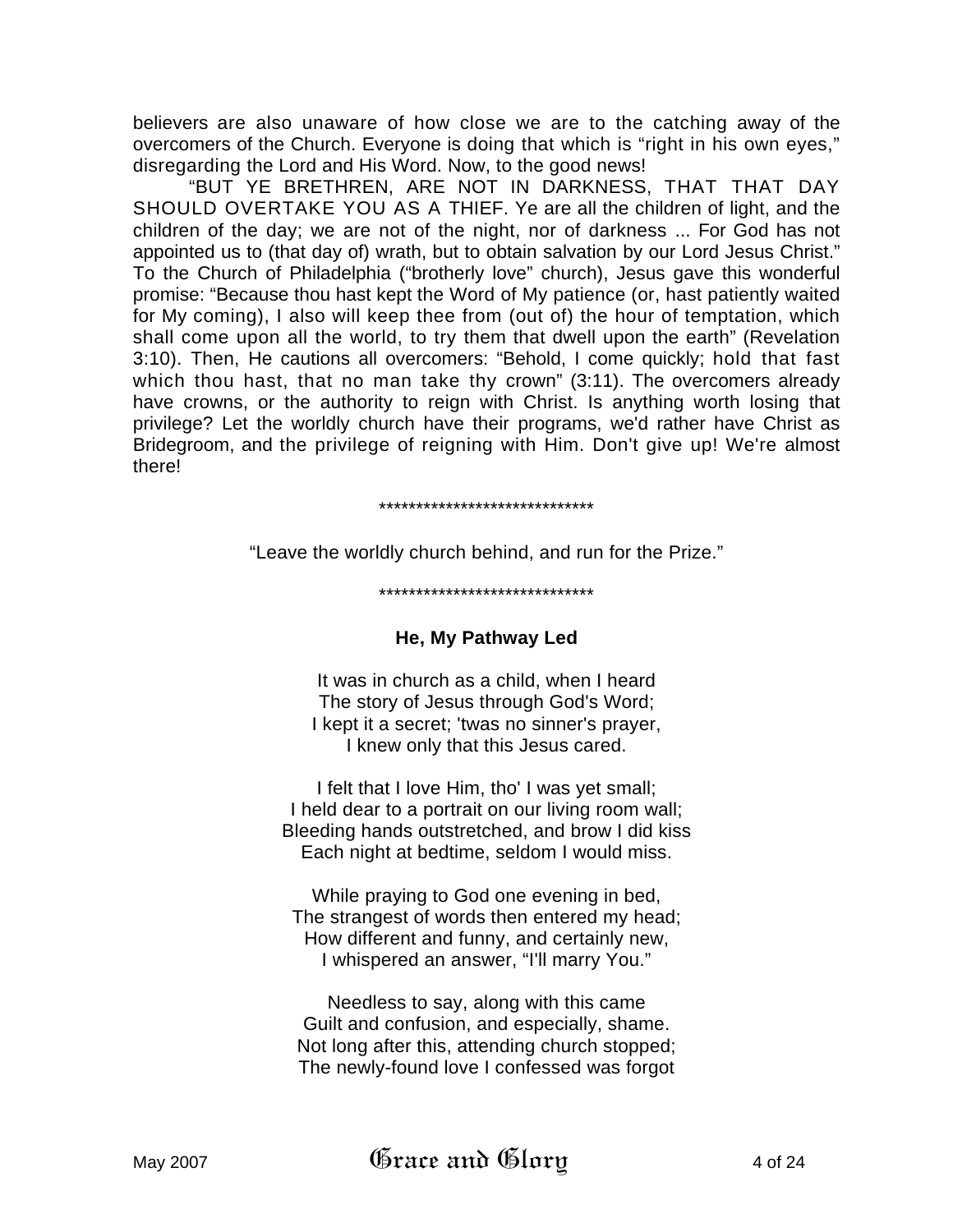Until one day by the Spirit I was led, Where my hungering soul at last was fed. My burden was lifted, no more could I hide; I knelt to King Jesus and humbly cried.

'Twas here that I learned of a race and a prize; A Bridegroom, a crown -- what's this? a bride? My mind raced back to re-live that dear night, To marry Christ? Of course, it was right!

Those thoughts, not my own; yes, I did hear it – His voice, "Marry me," wooed my hungry spirit; Humbled and broken, I cried, "Lord, I will!" Then peace like a river came, tender and still.

My prayer unto God at that time went this way, "Father, from this Truth, let me ne'er stray. May this hope ever dwell -- ever burn in my heart, And from this path may I never depart.

How faithful my God has been unto me; The mystery is now for my family to see. Together we run for the Prize soon to win. My Savior, my Bridegroom -- ah yes, even Him.

(Marilyn Higgins)

\*\*\*\*\*\*\*\*\*\*\*\*\*\*\*\*\*\*\*\*\*\*\*\*\*\*\*\*\*

# *RUN TO WIN - - -* **Wanda Blackwood**

**"Wherefore seeing we also are compassed about with so great a cloud of witnesses, let us lay aside every weight, and the sin which doth so easily beset us, and let us run with patience the race that is set before us, looking unto Jesus the Author and Finisher of our faith; Who for the joy that was set before Him endured the Cross, despising the shame, and is set down at the right hand of the throne of God. For consider Him that endured such contradiction of sinners against Himself, lest ye be wearied and faint in your minds." -- Hebrews 12:1-3** 

Some years ago, Bob and I were blessed with a wonderful vacation to Hawaii. During that trip, the Lord gave us several object lessons, I'd like to share with you.

When we arrived in Honolulu on the "last lap" of our trip, we stored our heavy luggage, taking only what we needed for overnight. As we left the bus, the driver took off very fast. She had told us that her next stop was not for five blocks, which was on the other side of the park. After the bus left, Bob asked, "Where is our blue bag? Did you leave it on the bus?" Talk about a sinking feeling! Our camera with all the film from the past two weeks, as well as other needed items were in that bag! Honolulu buses are always crowded to capacity, so I knew it would do no good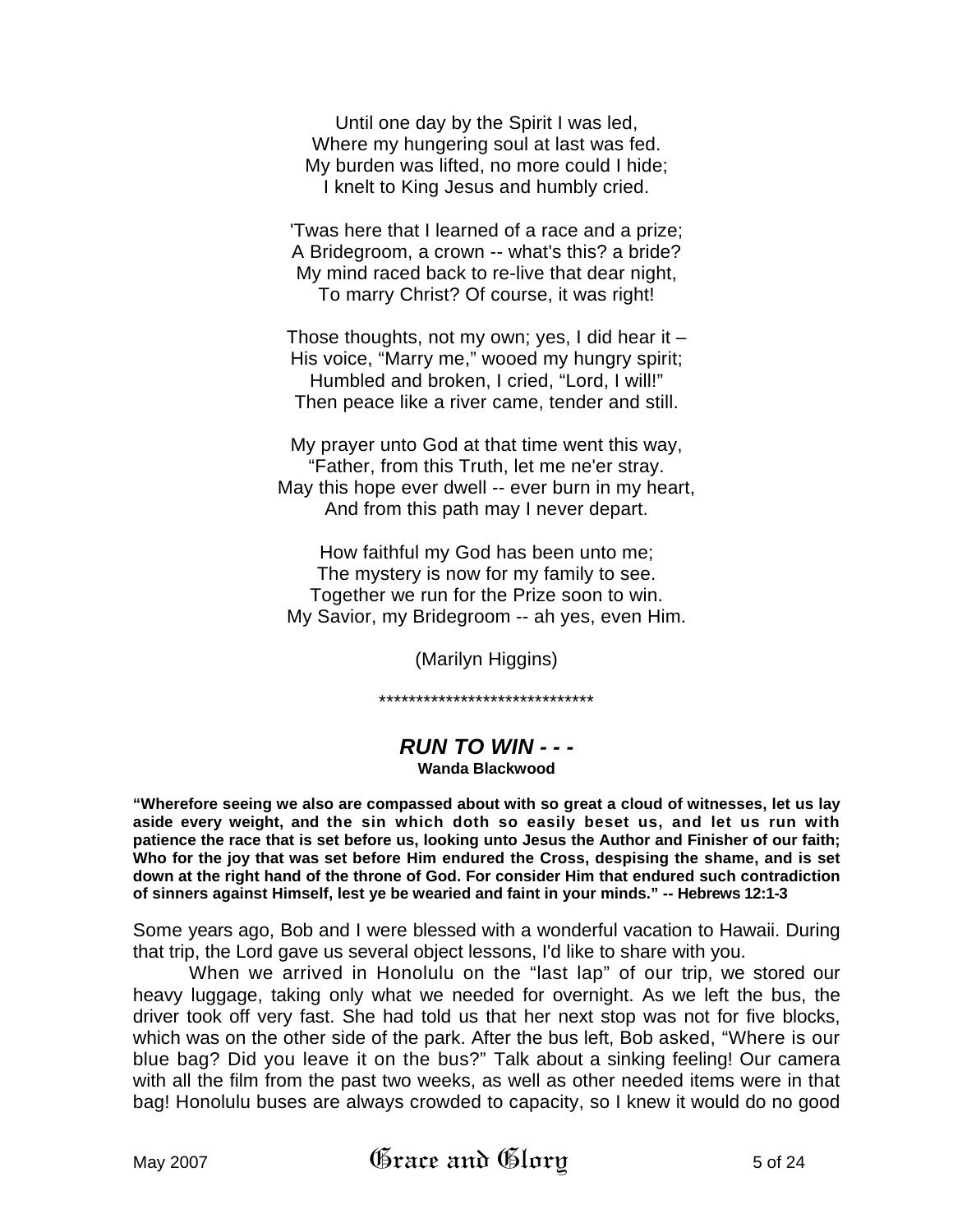to try to flag her down the next time around; the bag would definitely be gone. Logic said, "It's gone. Admit it and go on." But for some totally illogical reason, I began to run after the bus. Even as I ran I thought, "What am I doing? This is crazy! People are staring at me. I'll never be able to catch a bus going that fast; it's already a block away, and my sandals are about to fall off!" I also was praying, "Lord, Please help me do this!" I kicked off my sandals and kept going, not caring what others thought.

I hadn't taken time to think this through, or I would have left two heavy bags I was carrying in Bob's care. Instead, I was weighed down with them. One was my purse, the largest one I own, full of camera batteries and other heavy stuff; the other one was full of books, each weighing 8 - 10 pounds each. This was like trying to win a race carrying a 10-lb bag of potatoes under each arm. Hebrews 12:2 came to mind as I ran - "laying aside every weight." I prayed, "Lord, I can't throw my purse aside. It has all our money and airline tickets home. Why am I even trying this impossible thing?" I started to stop, and as I did, the bus stopped. I couldn't believe my eyes.

I seemed to hear a Voice say, "Is anything too hard for the Lord?" I took new courage and renewed my efforts, but the bus started up again, but it was going more slowly. Every time I thought I couldn't possible take another step, and then slowed down, the bus would slow down too. So, I was encouraged to continue.

Unbelievably after more than 3 blocks, I was only about 3 car-lengths behind. By this time my lungs were aching and my arms were so weighed down with the bags, that I knew if I didn't discard the bags, I would never catch the bus. I had a choice to make. I cried, "Lord, don't let me get this close and miss it! Please take care of my other bags for me." I threw them on the grass alongside the sidewalk, on a busy street. Certainly I had the desire to catch that bus, but desire is not faith. I did not have faith that I could do it. I felt more and more foolish for trying. I am convinced now that God put the idea in my head to run; He was the Author of my faith.

If I had stopped to consider the impossibilities I would never have started out. And many times, believers do just that. Thy think, "I could never be spiritual enough to win Christ as my Bridegroom." So, they never get started on this race. Christ, though, is the Author of our faith for this race. This race is open to all believers, but He knows who will be willing to run, and He implants the faith in their hearts. Often, they are running before they know it. That's when the devil puts the negative thoughts into their minds. But He is also the Finisher of our faith. The Lexicon describes finisher as, "The One who brings us through to the goal, so as to win and receive the Prize."

But it takes concentrated effort, a straining toward the goal. Many times I wanted to quit; I was hurting and aching all over; but every time I started to slow down, the Lord would encourage me with a Scripture, such as "I can do all things through Christ." My cry was, "Lord, don't let me get this close and miss it!" That is our cry in our spiritual race also. But, no matter how great my desire was, I would never have accomplished my goal if I had not tossed those weights aside. And these things weren't all unnecessary. They were important things to us, but I had to lay them aside.

I wonder what things in my life might be weighing me down, keeping me from winning the Prize? It doesn't have to be a sin, but "weights," those things that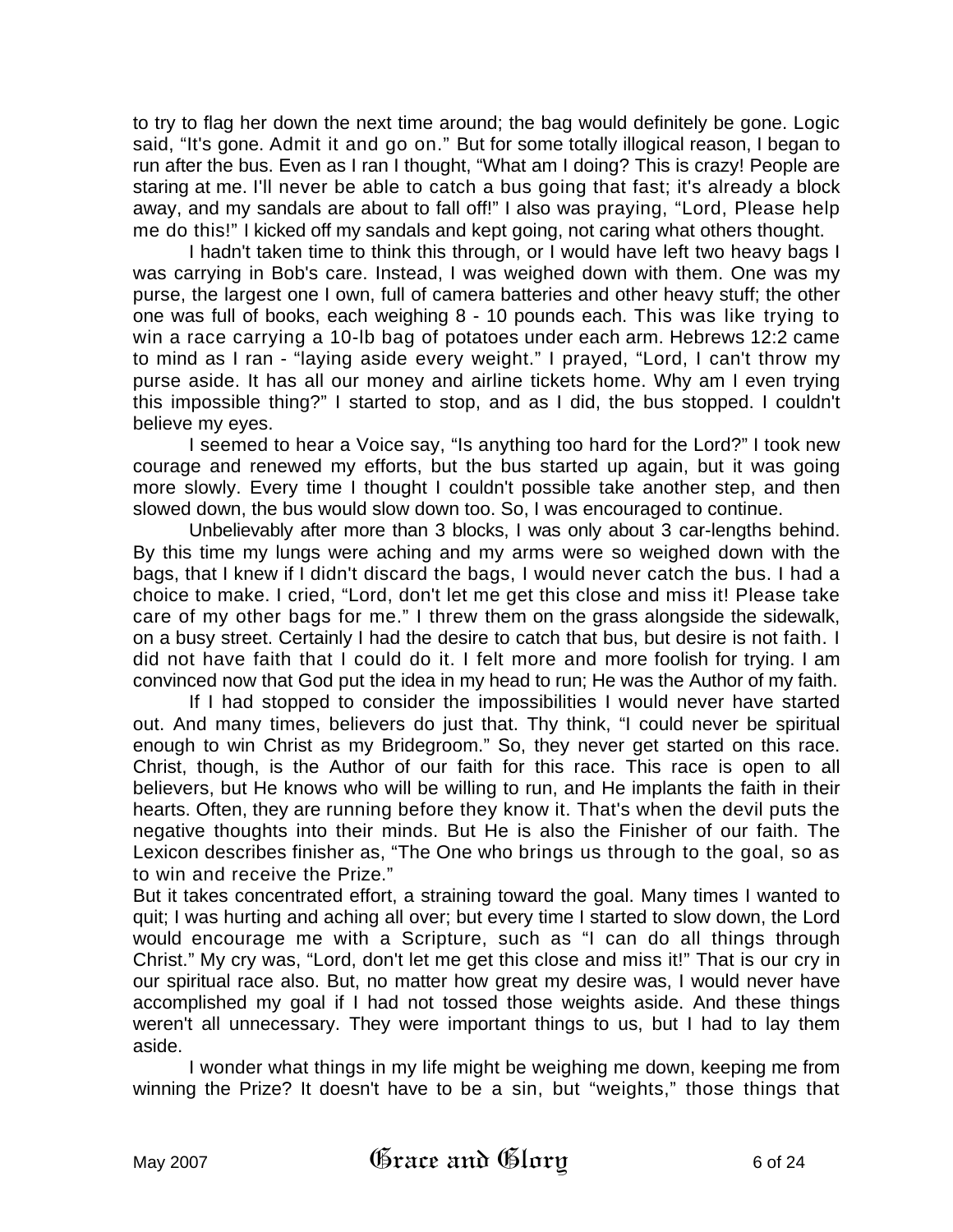hinder us from running the race consistently. We must come to the place that we give all these things to God and entrust them in His care. What are the weights in your life? It could be a job, although necessary to pay bills, but we must put it into God's hands. We may be worrying about being laid off with all the bills we owe. We might be spending too much time with loved ones, or trying to drag them along the race track with us. We cannot let any relationship cause us to slow down on the race course. Others may not be ready to commit their lives to this race, but we must give them to the Lord also. Each person must make a decision for himself. It is very difficult for us to see a loved one not interested in following the Lord.

A. W. Tozer said, "We are often hindered from giving up our treasures to the Lord out of fear for their safety." I've heard someone say, "I'm afraid to give my children to God; He may take one of them away." This is a possibility, but the Lord can take much better care of them than we can. Tozer continued, "Everything is safe which we commit to Him, and nothing is really safe which is not thus committed." So, my purse was safer lying on the ground in plain sight, than it was hanging on my arm.

Now for the "sin part." I don't need to enumerate obvious sins. Some believers say, "I would never lie, steal, commit adultery, etc." Well, when the devil hears that, he knows just how and when to tempt us, and be assured, He will always find something that will tempt us to do wrong. At this time the sin that beset me was discouragement. I almost quit running several times, but the Lord kept urging me on, yet in spite of the Scriptures, I felt discouragement, and if I had yielded to it, I would have missed that bus.

"Whatsoever is not of faith is sin." What a challenging statement! I have often been discouraged, and the devil uses this as an effective tool to defeat us. Paul encourages us to "Speak to yourselves in Psalms and hymns and spiritual songs, singing and making melody in your hearts to the Lord." It is difficult to remain discouraged when doing this. It's a medicine more vital than any prescription any doctor can give us. Often, I have a difficult time settling down to pray in my closet, but then I begin to sing a song or worship chorus, and His love floods my being, and praying becomes easy.

We know that we are assured of reaching heaven, and what a blessed assurance that is! But, we have our eyes on a higher goal - to sit with our beloved Lord and reign with Him. This is not presumptuous of us; He has offered that place to His people. This is the "Joy set before Him," which gave Him the strength to complete His "race," and endure the Cross. How can we treat lightly the place for which He suffered to give to us?

The Bride of Christ will not be half-hearted in her Christian walk. She will be totally committed to the Lord. He will be the center of her every plan and design in life. This commitment narrows the field of racers. We may strive all our lives and perhaps be close to the goal, but unless we throw aside every weight, and run with total concentration, we will lose out. Nothing in life is that important! Don't be one of them who say, "I can never do it," but be one who says, "Lord, help me to reach the goal You have offered to me."

Nothing is more unlikely for a 55-year-old woman, who hasn't run in years, being able to catch a bus that has a block's head start on her. But God caused it to happen!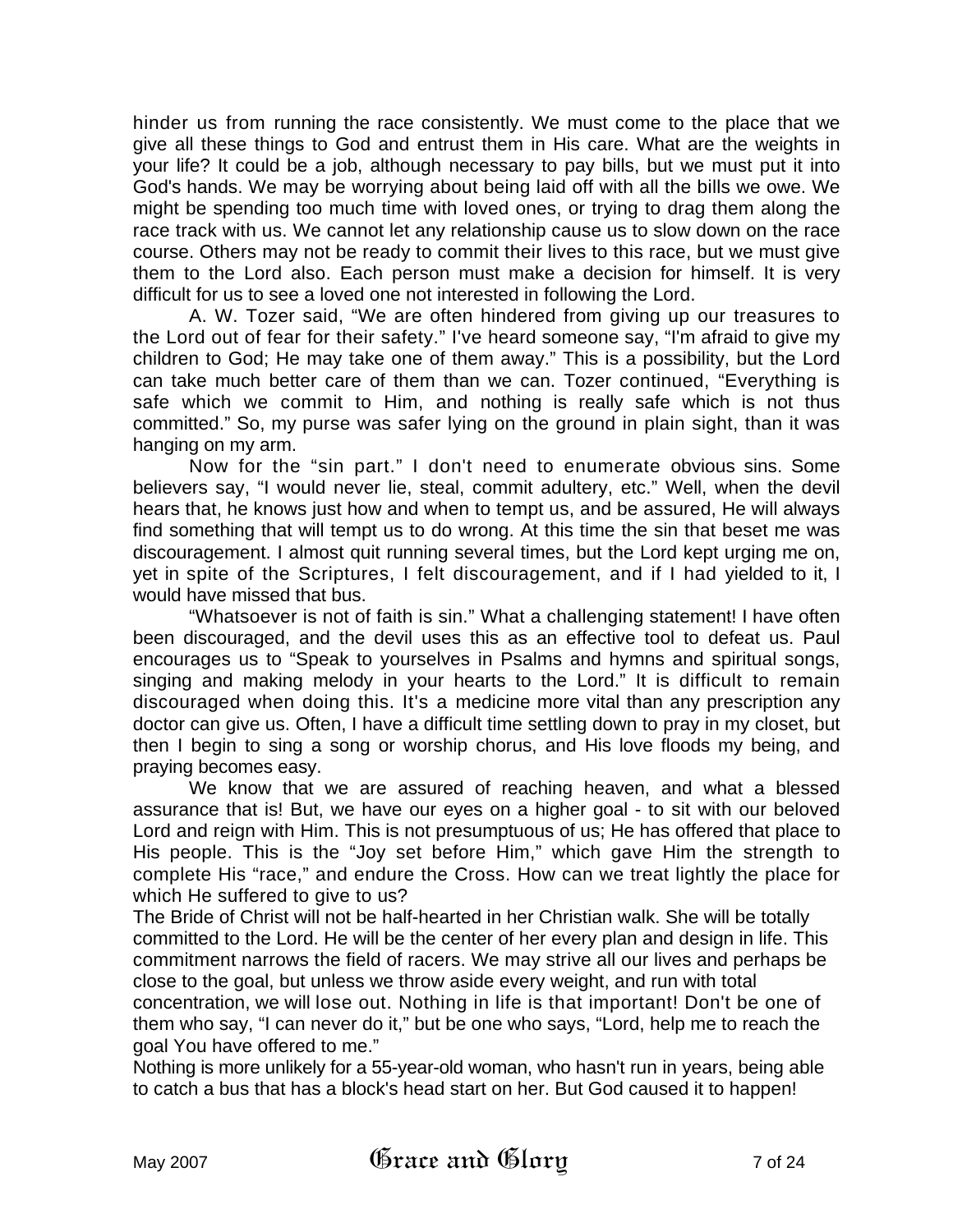Praise God! Nothing may be more unlikely in your mind about winning Christ as your Bridegroom, but God can make it happen. It wasn't a lack of faith that would have defeated me, because the Lord supplied the necessary faith. It wasn't my lack of ability or strength that would have defeated me, for there again, the Lord miraculously supplied these too. What would have defeated me were the weights and the sin of discouragement.

We are not told to work up faith. We are not told that we must have great ability, or build up our own strength for this race. We are told to lay aside every weight and the sin which besets us, and run with patience. In other words, Don't Give Up! It will not be easy and it will take all our determination and desire, but the reward will be glorious beyond our comprehension. God is on our side! He wants us to reach that goal, and He will move "mountains" to make us successful. He will "stop traffic," or whatever is necessary to ensure that we win. He, the Finisher of our faith will enable us to finish the course and win! Don't give up!

#### \* \* \* \* \* \* \* \* \* \* \*

## *RUN FOR THE PRIZE*

Run for the Prize, brother, run for the Prize, Heed not the tempter's voice, whatever the guise; Speed up your going, brother, sluggishness despise; Leave the worldly church behind, And run for the Prize.

Soon comes the dawning, brother, day is at hand, Jesus is nearing, rouse the conquering band; Push past the judges, tho" the lions loudly roar, Strenuous the racing, brother, now almost o'er.

Press on the pathway, brother, sound no retreat, Keep in the front rank, never know defeat; Let no man take your crown nor pass you swiftly be, "Stepping on the gas," my brother, win tho' you die.

Wake up the sleeping, there is no time to lose, Harvest is rip'ning, glorious the news; Bright gleams the morning, brother, upward lift the eye, And behold the breaking light in yon azure sky.

Hear, hear the trumpet, brother, shout, "Saints, arise!" Lo, now the Bride is waiting for the Prize; Go forth to meet Him, as His chosen one, His Love, Mounting up together, golden stairway of love. -- Mary M. Bodie, Grace & Glory Carols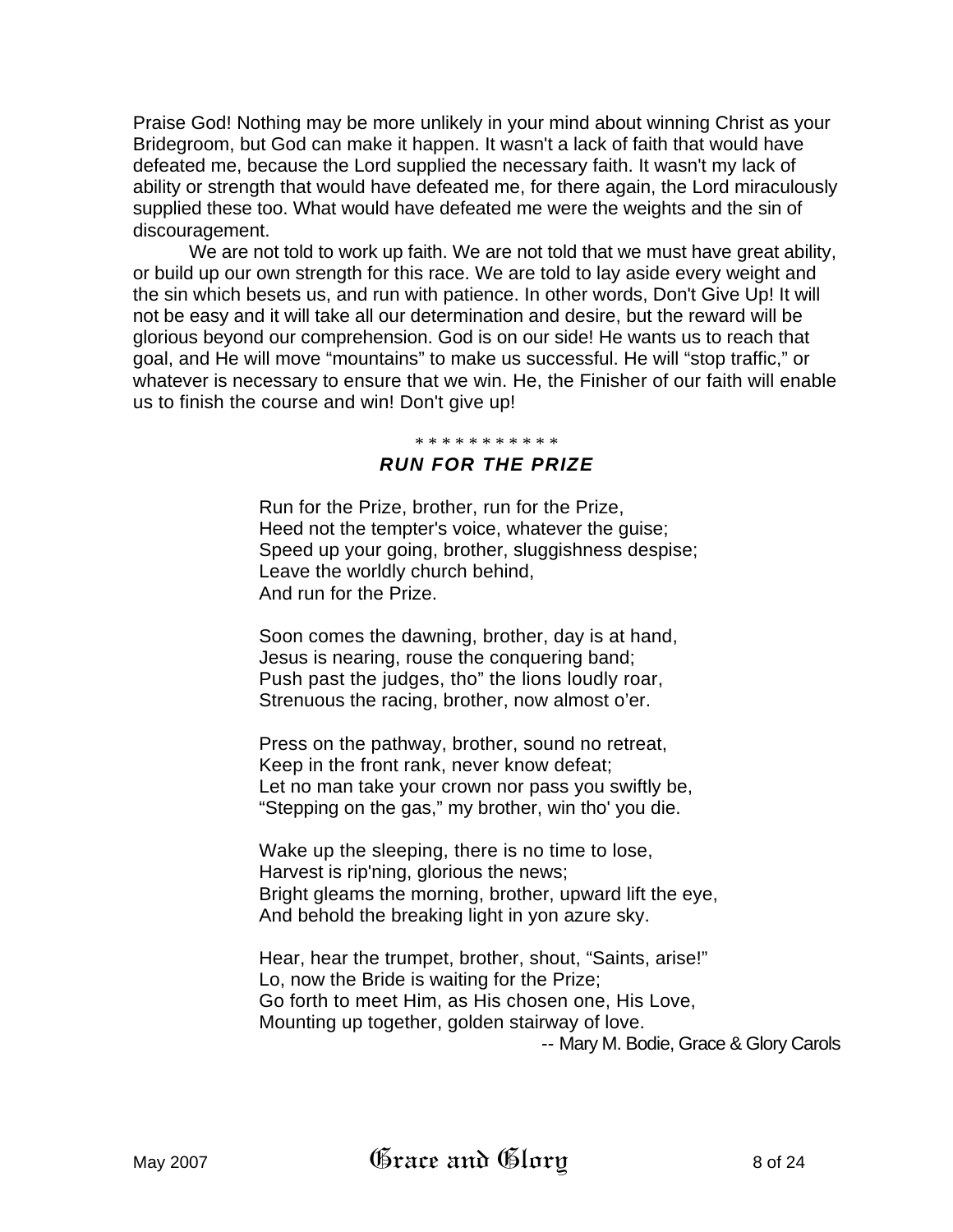### **Lessons From A Stick Boy David Albrecht**

A few years ago I purchased a family membership our local golf course. My two sons and I enjoyed playing golf; we practically wore our own paths down those fairways. V~ became acquainted with the greens; each having its ova challenges. We knew where each rock was, every puddle every tree. The course became as familiar as an old pair shoes; but more importantly, it was a great opportunity to bond with my sons during the summer months.

In the process of collecting a variety of golf-related items, my youngest son came up with a shirt imprinted with the figure of a little stick-boy. He had a golf bag strapped over h shoulder with about three clubs in it. Also on the shirt, just above the stick-boy was imprinted a short caption which read "It's All Good!" There was no other explanation; it simply left one to ponder the true significance of those three words relationship to the game of golf.

It is quite simple, though, if one will take a few minutes to think it through. If you were a little stick-boy, you would be happy just to be playing the game. Golf can be an expensive sport, and more than likely, someone would have to sponsor you. Someone had to pay! You should be very grateful -- it free to you.

And, if you are able to play golf, you have left behind. any other cares and concerns for the day. You might say, "I' free! I'm free!" You have set aside time out of your norm duties, and are enjoying beautiful scenery, combined with exercise and strategy - all in one game.

And then, think of the attitude toward the game that this little guy and his caption bring. It is simple, yet profound. you play to shoot a perfect score, you will be disappoint( there is no perfect score in golf. But if you play with t determination and understanding that you will make good she and bad shots, it can be fun. It doesn't help to waste time berating yourself. Sometimes you have to say, "It looks like I'm here just for the exercise today." There will be good days, and others that are not so good; but with the right attitude, you can say at the end of your round, or even during the round, "It's all good."

So, what about the game of life? Although life is not really a game, the Apostle Paul does compare the Christian life to a race course. "Know ye not that they which run in a race run all, but one receiveth the prize? So run, that ye may obtain. And every man that striveth for the mastery is temperate in all things. Now they do it to obtain a corruptible crown; but we an incorruptible. I therefore so run, not as uncertainly; so fight I, not as one that beateth the air; but I keep under my body, and bring it into subjection; lest that by any means, when I have preached to others, I myself should be disapproved" (I Corinthians 9:24-27).

The Christian life is a challenge, much like golf. What can we learn from the parallels? Observe first: whether or not you are a Christian, someone paid. Jesus paid for the sins of the world. "He was wounded for our transgressions, He was bruised for our iniquities; the chastisement of our peace was upon Him, and with His stripes we are healed" (Isaiah 53:5). Someone paid! Believe it and receive it. It is free to you.

As with any golfer starting his round, it's an opportunity to put your cares behind you. As the Scripture said, we can experience peace with God, maybe for the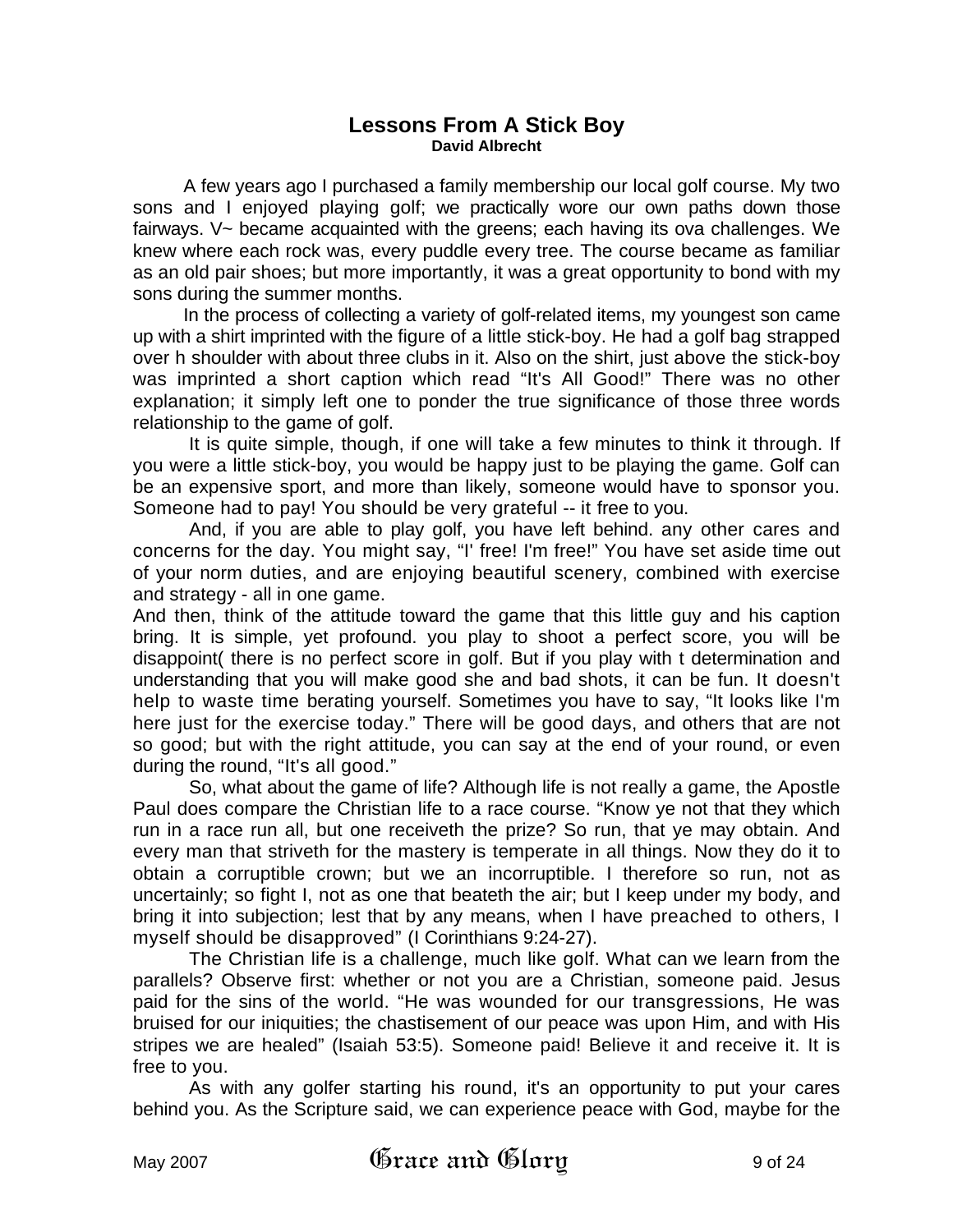first time in your life, and be able to leave your cares behind you. Whether we are a Christian or not, we can be delivered from sin, failures, addiction, bondage, cares of this life, or anything else that has robbed us of peace. It all begins by experiencing peace with God, and putting all our past behind us, once and for all! "But God be thanked that you were the servants of sin, but you have obeyed from the heart that form of doctrine which was delivered to you. Being then made free from sin, you became servants of righteousness" (Romans 6:17-18).

Finally, what about our attitude toward life? Having peace in our heart will help us to have a healthy attitude, that will in turn have a positive effect on others around us. The Bible adds a big bonus in Romans 8:28 - "For we know that all things work together for good to those who love God, to them who are the called according to God's promise." Romans 8 i full of good news! It begins with no condemnation and end with no separation from God's love. The reader can reach n other conclusion but that we will win! It does not mean w will never have any more trouble. There may be heartache; disappointments, mistakes, and more. There will be days the are better than others, but knowing that we win encourages t on the fairways of life.

Not everything that happens to us comes from God; w do have an enemy, the devil. A golfer does not hit every she perfectly, and we cannot expect everything in life to 1 absolutely perfect. However, adversities need not determine our moods and attitudes. It does not matter what we encounter in life; we just need to focus on the overall picture and remind ourselves that we are winners .and heaven is our home! believe that once we arrive there, it will not matter at all ho we got there. We may wonder why we couldn't have con sooner.

"Lord, like the game of golf, help us to enjoy life the way you intended. Help us to play to win; but also help us take the bad with the good. May we make the most of tl journey, and every day of our lives, may we realize, like the little stick-boy, that life and being alive is a privilege, and that it is all good! Amen."

\*\*\*\*\*\*\*\*\*\*\*\*\*\*\*\*\*\*\*\*

# The Sentinel

The morning is the gate of day, But ere you enter there See that you set to guard it well The sentinel of prayer. So shall God's grace your steps attend, But nothing else pass through Save what can give the countersign; The Father's will for you.

**\*\*\*\*\*\*\*\*\*\*\*\*\*\*\*\***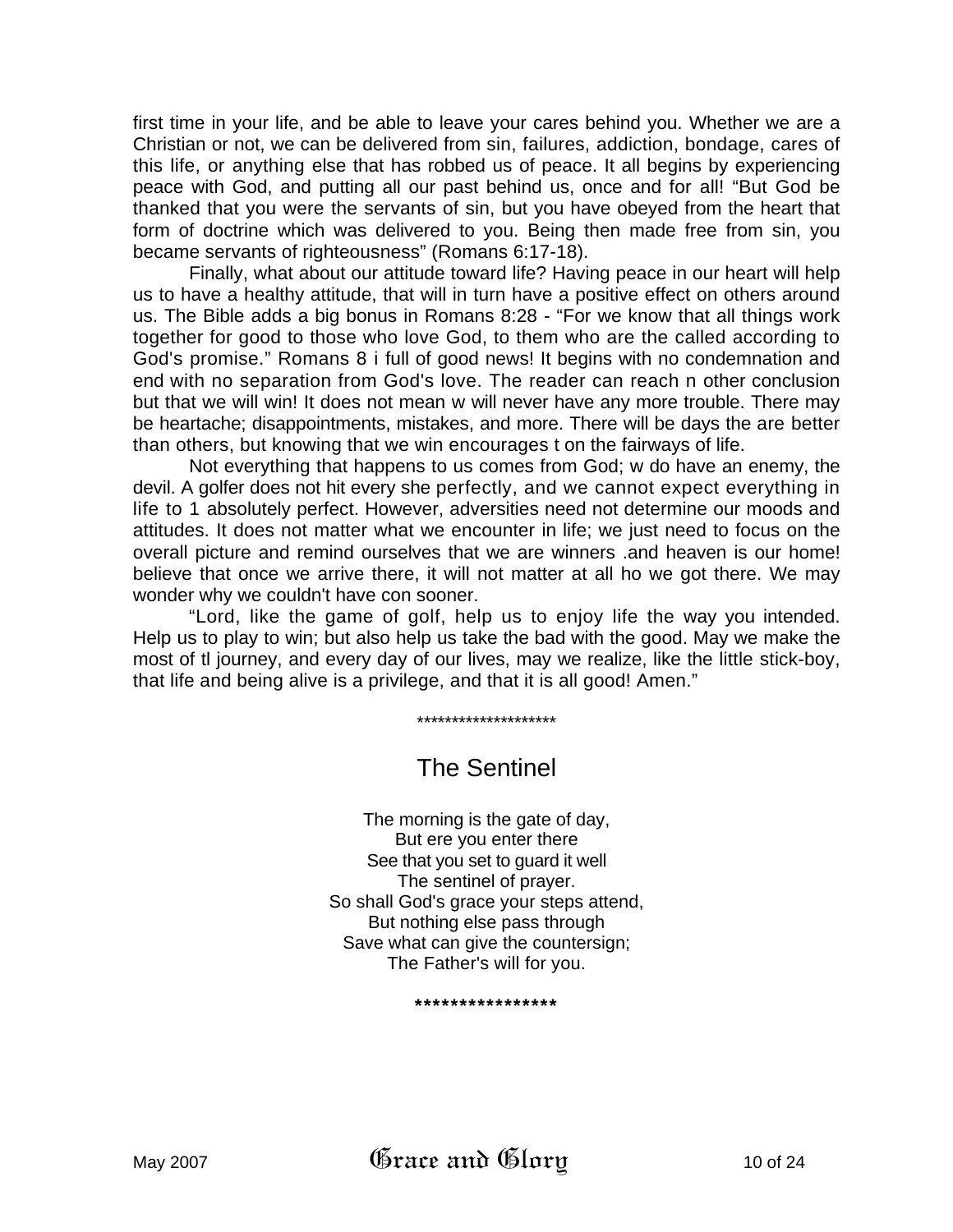# **EDITOR'S REFLECTIONS:**

**"When Jesus had received the vinegar, He said, It is finished!" and He bowed His head, and dismissed His Spirit." (John 19:30). "Jesus, when He had cried with a loud voice, yielded up His Spirit" (Matthew 27:50).** 

This cry of Jesus was a shout of victory. It was not a martyr's plaintive cry; not a despairing cry, but one of accomplishment. He had finished the work for which He had come to do. He fulfilled all the prophecies written of Him up to His death on the cross. He was born of a virgin, the woman's Seed (Genesis 3), Abraham's Seed (Genesis 12), and David's Seed (II Samuel 7). All that was written of Him as a child, a man, His ministry, His rejection by His own, and His sorrow and death for all humanity was fulfilled.

The goal was reached for which He became flesh. His mission was finished. He was the fulfillment of all the types and shadows of the Old Testament; the reality of all the offerings of the Tabernacle and Temple. By His death on the Cross, He redeemed humanity, and opened a channel of communication between His Father and the sinner. It is now possible for the vilest sinner to come to God and ask forgiveness. Jesus is the go-between. We need no priest to intercede for us; Jesus is the Way, the Truth, and the Life. His work of redeeming us has been completed. He will die no more. He shouted, "It is finished!"

That cry is one word in the Greek. It's from the primary word, "Teleo." Jesus used this verb in the past perfect tense - "It has been finished," (tetelestai). This verb also means, "Make an end of," and "paid in full." There are four proofs that the work was finished: (1) The veil in the temple was rent from the top to the bottom (Matthew 27:31). (2) Jesus was raised from the dead, as He told His disciples beforehand. (3) He was exalted above all principality and power and seated at God's right hand (Ephesians 1:19-23). (4) Sending the Holy Spirit upon the disciples on the day of Pentecost as He had promised. "Nevertheless I tell you the truth; it is expedient for you that I go away; for if I go not away, the Comforter will not come unto you; but if I depart, I will send Him unto you" (John 16:7). "And being assembled together with them, commanded them that they should not depart from Jerusalem, but wait for the promise of the Father, which, saith He, ye have heard of me. For John truly baptized with water; but ye shall be baptized with the Holy Ghost not many days hence" (Acts 1:4-5).

There would have been no resurrection if there had not been an "It is finished!" And if there had been no resurrection, we would still be in our sins, but Jesus completed all that His Father asked of Him. After that victorious cry, Jesus gladly committed His Spirit into His Father's hands. Jesus' life as a human of 33 years must have seemed an eternity to Him, but now He could gladly shout, "I'm coming Home!" What a reunion of Father and Son that must have been! It will be wonderful for us when we join them!

**\*\*\*\*\*\*\*\*\*\*\*\*\*\*\*\***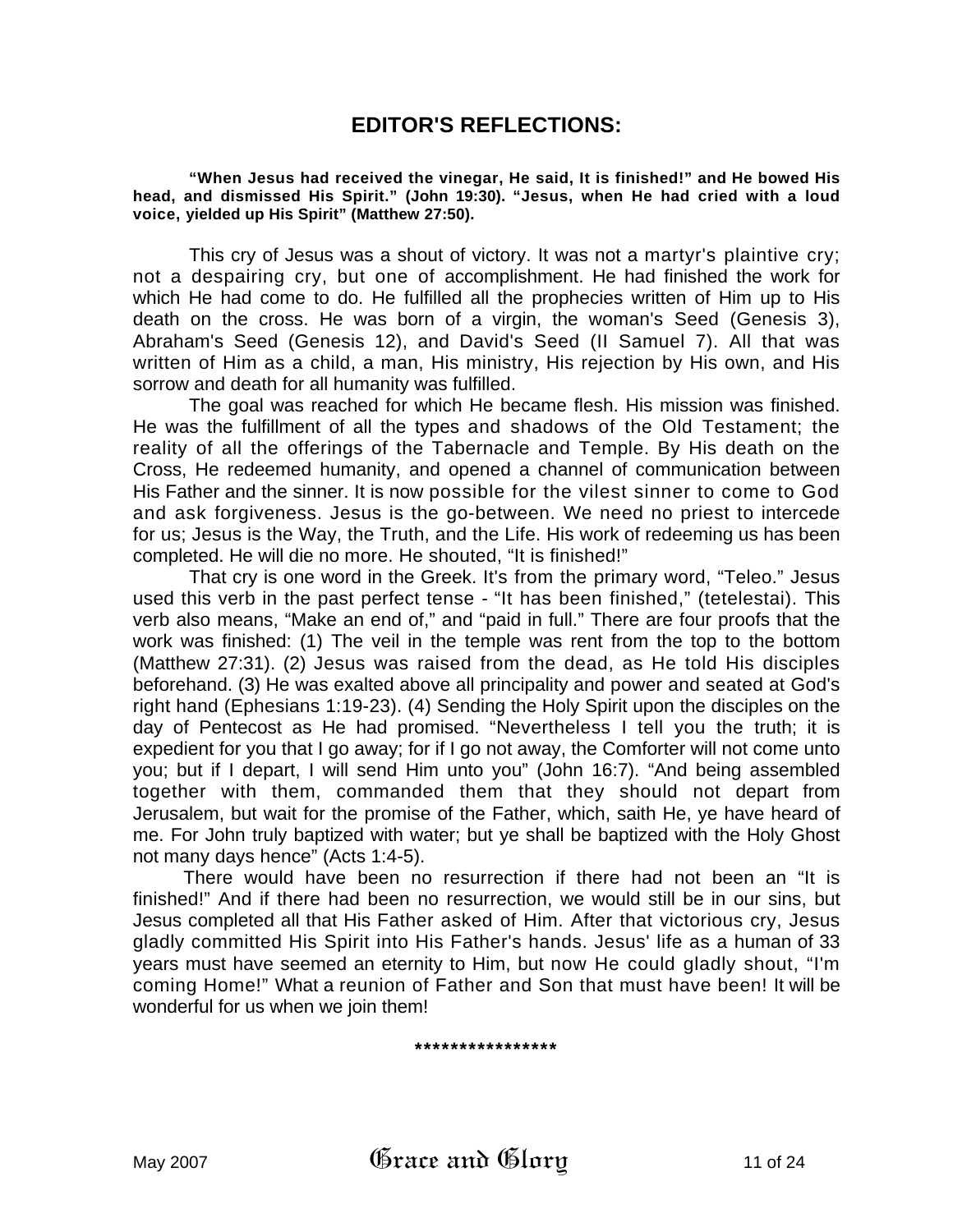# **Home-going of Norman Skari**

It is with regret that we announce that Norman Skari passed from this life April 4. Brother Norman has joined His heavenly Father and His Savior, Jesus Christ. Norm started the GraceGod web site, putting all the Grace and Glory Reading Material on the site. Many people are availing themselves of this great opportunity. I know he will be missed at "Gospel Fellowship" in Grandview, Missouri. His wife, Mary, needs our prayers, because she found him at his work site, already gone. If you care to send her a card of encouragement:

> Mary Skari 611 Travis Belton, MO 64012

\* \* \* \* \* \* \* \* \* \* \* \* \* \* \* \* \* \* \* \*

"God shall wipe away all tears; There's no death, no pain, nor fears, And they count not time by years, For there is no night there."

#### **Christ In Me Gene Hawkins**

**"But we have this treasure in earthen vessels, that the excellency of the power may be of God, and not of us. We are troubled on every side ... persecuted ... always bearing about in the body the dying of the Lord Jesus, that the life also of Jesus might be made manifest in our body. For we which live are always delivered unto death for Jesus' sake, that the life also of Jesus might be made manifest in our mortal flesh." -- II Corinthians 4:7-11**

Some people have the idea that the body is unimportant and expendable, and that when this life is over, it will be folded up like an old worn-out tent to be discarded and forgotten. I would like to point out in this article that the redemptive blood of Jesus purchased the body as well as the spirit and soul, and that God has a definite purpose for the body. Paul asserts in our text that God has redeemed the physical body, despite all its weaknesses, frailties, and limitations, to be a vehicle for the "Treasure" it contains.

Paul uses the natural creation to illustrate the new birth. "For God, who commanded the light to shine out of darkness, hath shined in our hearts, to give the light of the knowledge of the glory of God in the face of Jesus Christ" (4:6). We were in spiritual darkness, dead in trespasses and sins, yet the command of God's Word pierced that darkness with the Light that he describes as the "treasure in earthen vessels." Verse 10 plainly declares that this Treasure is Jesus, Who is to be made manifest in the body . . . "that the life also of Jesus might be made manifest in our mortal flesh" (4:11). God redeemed our bodies for a number of reasons, but the primary purpose is that He might put on display the same glorious life that Jesus exhibited when He walked his earth.

God actually uses "trouble on every side" and persecutions to reduce us to the point of absolute dependence on Him, that we might know by experience "that the excellency of power may be of God and not of us." This process is not easy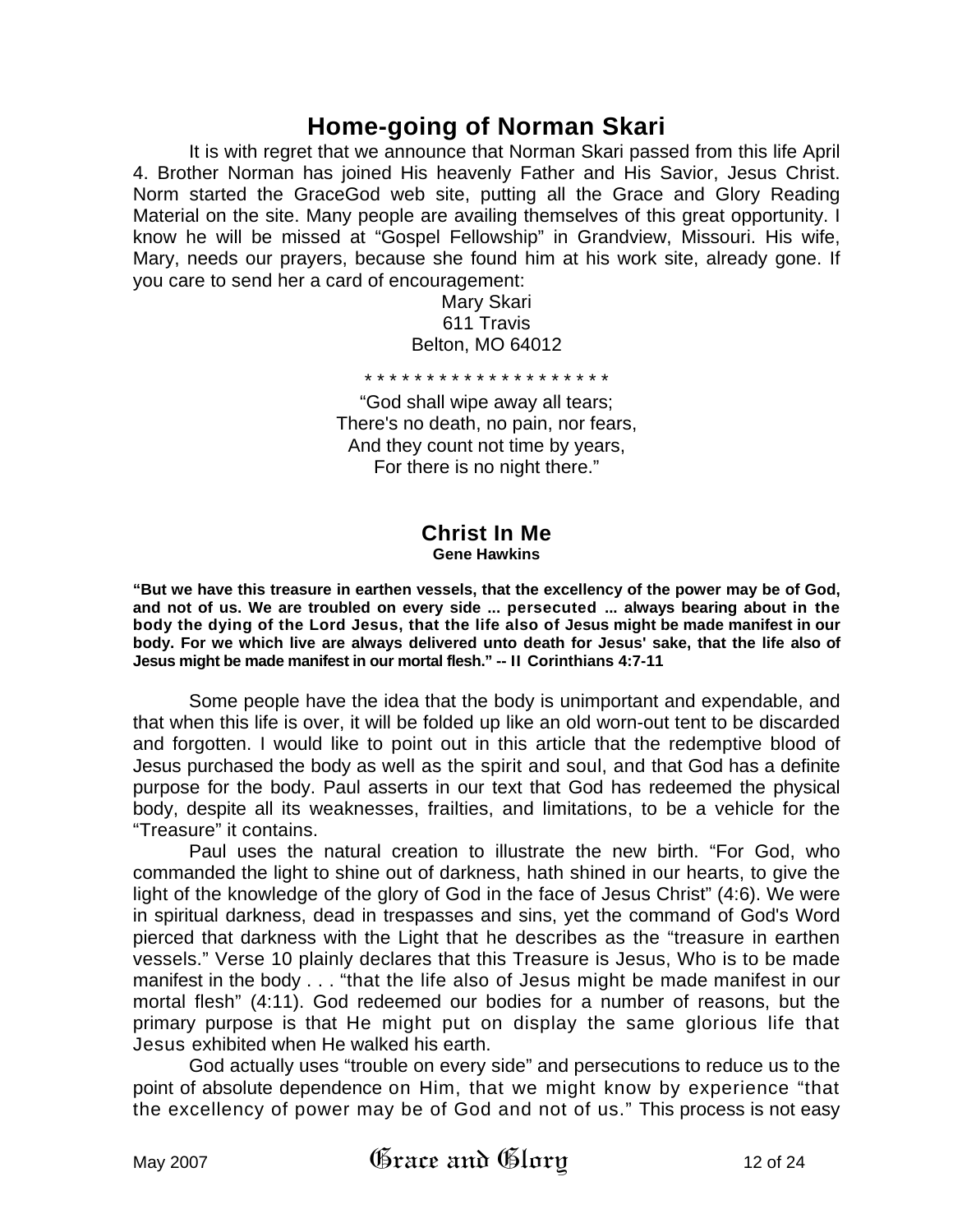on the body, because it actually produces "the dying of the Lord Jesus." This statement is not the same as when Paul tells us to "reckon the old man dead," but rather it tells of the hardships that would kill this mortal body, if God did not intervene. Paul remarked, "I die daily," meaning that he was in danger daily of physical death due to the assaults of Satan from which God had to deliver him, or his tenure on earth would have ended immediately (I Corinthians 15:31). The same scenario is true of our lives also. We know this is Satan's intent, because of God's explicit instruction to him regarding Job. "Behold he is in thine hand, but save his life" (2:6). The devil does mean to destroy all of us, but God uses His attacks as a means to manifest Christ in our mortal bodies.

In addition to these satanic attacks, Paul declares in Romans 8 that certain deeds of the body, manifest from birth, must be done away with in order to manifest Christ. We learn from Romans 7 that the body will yield just as quickly to the old nature as to the new. When the Light is implanted into our mortal vessel, it falls under New Management, but that is not seen immediately. The process begins when we are born again. "But ye are not in the flesh, but in the Spirit, if so be that the Spirit of God dwell in you. (Now if any man have not the Spirit of Christ, he is none of His") -- Romans 8:9. Very often, people confuse the "Spirit of God" with the "Spirit of Christ," and that when a person is saved, he is automatically filled with the Holy Ghost. This cannot be true, for then the disciples would not have been "saved" until the Day of Pentecost. Receiving Christ as Savior, and having the Holy Ghost inhabit the mortal body, are two separate experiences. We must be one of His children before God can impart the glorious power of the Holy Ghost.

The "Treasure in earthen vessels," is the "Spirit of Christ." In our text, Paul enlarges on the presence of the Holy Ghost in our mortal bodies, which must "dwell in you" by experience. "And if Christ (Christ's own life), be in you, the body is dead because of sin; but the spirit (our own spirit made alive by Christ), is life because of righteousness." We are alive in spirit because of the New Life, but the body is still under the sentence of death, and very much subject to it. But, there is good news for the body: "But if the Spirit of Him that raised up Jesus from the dead (the Holy Spirit) dwell (occupy, reside) in you, He that raised up Christ from the dead shall also quicken your mortal bodies by His Spirit that dwelleth in you." (8:11). The Holy Spirit is not to be treated simply as a guest in the body; He has the place as Occupier with complete control. This is the major reason for the "sign" of speaking in other languages. When the tongue is controlled, the entire body is brought into submission - James 3:2-3.

The control of the Holy Ghost extends much further than "speaking in tongues." Because the Holy Ghost dwells in our bodies, "We are debtors, not to the flesh, to live after the flesh. For if ye live after the flesh, ye shall die; but if ye through the Spirit do mortify (make to die) the deeds of the body, ye shall live" (8:12- 13). The deeds of the body are unlimited. Paul lists some of them and calls them "the works (or lusts) of the flesh, which can be active in the mortal body. It is this activity that must be brought under control by the dynamic power of the Holy Ghost. The power of the Spirit can enable us to achieve real victory over these tendencies. Law keeping can cut off that which is unsightly, but it can never produce the results for which God redeemed the body.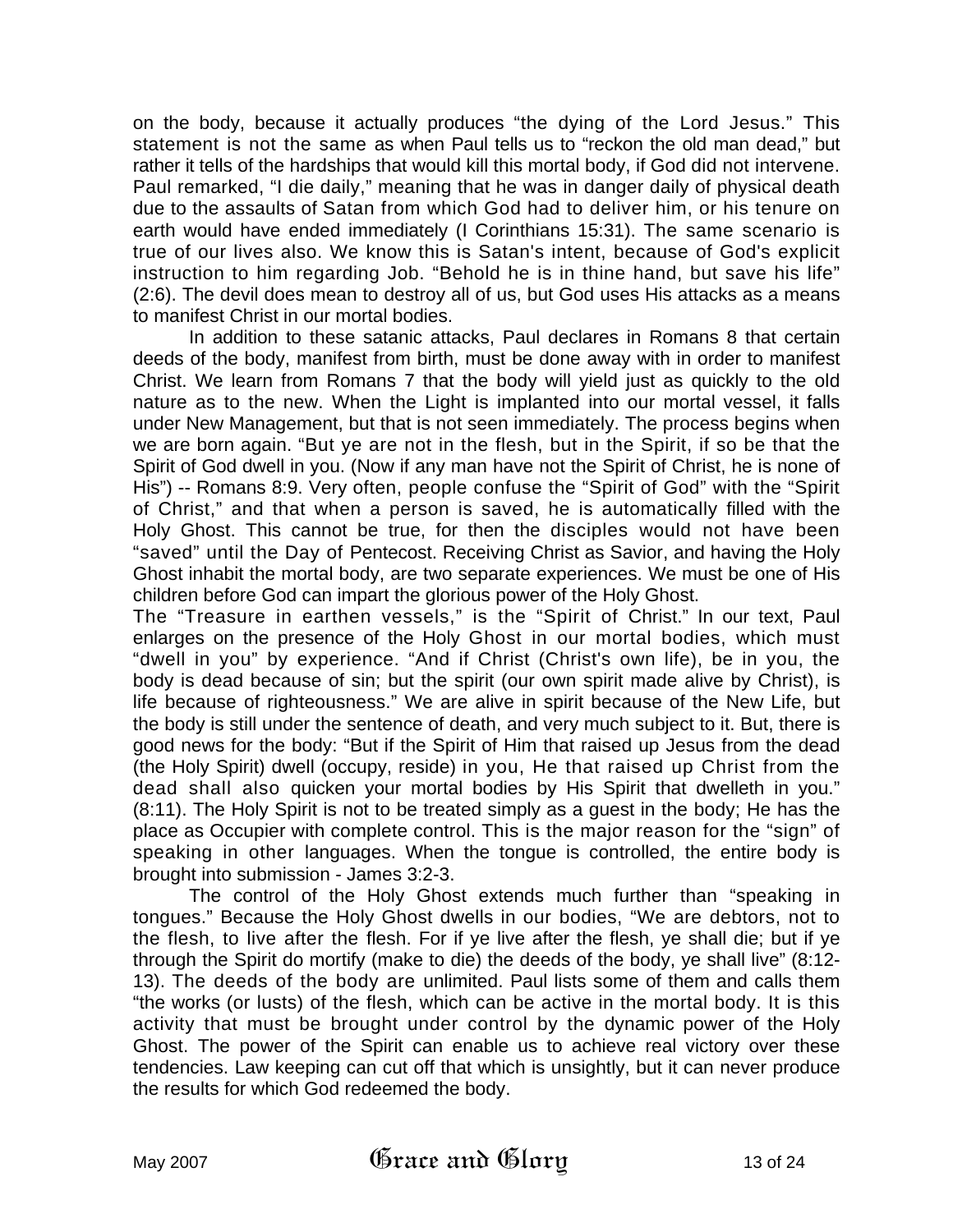God's way is not only to eliminate undesirable works of the flesh, but to replace them with Christ's life. We cannot live in a void, trying repeatedly to refrain from that which is evil. Paul says "overcome evil with good," and that "good" is only of Christ (Romans 12:21). "For as many as are led by the Spirit of God, they are the sons of God" (8:14). The power of the Holy Spirit develops this new Life, the Treasure, in our mortal bodies. Spiritual maturity as "sons of God" will be accomplished when we submit to the working of the Holy Spirit.

Becoming sons of God seems to be a general term, but the Apostle Paul defines it explicitly in Ephesians 4. There he reiterates the truth of mortifying the deeds of the body with these words: "that ye put off concerning the former conversation, the old man, which is corrupt according to the deceitful lusts ...." (4:22). The building, or "replacement" process begins with "and be renewed in the spirit of your mind" (4:23). The Holy Spirit has been charged with this ministry: "Howbeit when He, the Spirit of Truth is come, He will guide you into all truth; for He shall not speak of Himself, but whatsoever He shall hear, that shall He speak: and He will show you things to come. He shall glorify Me; for He shall receive of mine, and shall show it unto you" (John 16:13-14). We are changed from glory to glory, even in the deeds of this mortal body, by the "Spirit of the Lord." (II Corinthians 3:18). Jesus cried, "He shall glorify Me," meaning that the Holy Spirit not only reveals Christ **TO** us, but also **IN** and **THROUGH** us, even in the deeds of this present mortal body; and Paul is very specific as to what is required.

The pattern established here is that the new man must rule, in order to displace the works of the flesh. The following order is paramount, and just the opposite of the teaching of law-keeping. We must first, "Put on the new man, which after God is created in righteousness and true holiness." After that: "Putting away lying," and replacing that with "speak every man truth with his neighbor; for we are members one of another" (4:24-25). Instructions concerning anger, which is a very destructive trait of the flesh, is given in 4:27-28: "Be ye angry and sin not; let not the sun go down upon your wrath; neither give place to the devil."When we surrender our bodies to anger, rather than to the Lord, we can, and will, "give place to the devil." Moffett translates this as "Don't give the devil that sort of foot hold." Most of us at one time or another, have witnessed an "out-of-control body" due to anger. It stems from the fact that we do let the "sun" of God's Word go down on our wrath. In other words, we may justify, or completely ignore intense anger, rather than listening to God's instruction regarding it. To do so, is to surrender the body as an instrument of Satan.

The apostle continues with his "replacement exercise" in Verse 28: "Let him that stole steal no more: BUT RATHER, let him labor, working with his hands the thing which is good, that he may have to give to him that needeth." Note once again, that cessation from evil is not enough; the real victory comes when we begin to "labor," for we have the ability to give to others. This is the core of the Gospel and the Life of Jesus - love, compassion, and an interest in being a benefit and blessing to those around us.

"Let no corrupt communication proceed out of your mouth, but that which is good to the use of edifying, that it may minister grace unto the hearers" (Verse 29). Too often, the tongue is used only for destruction. David tried to curb it by his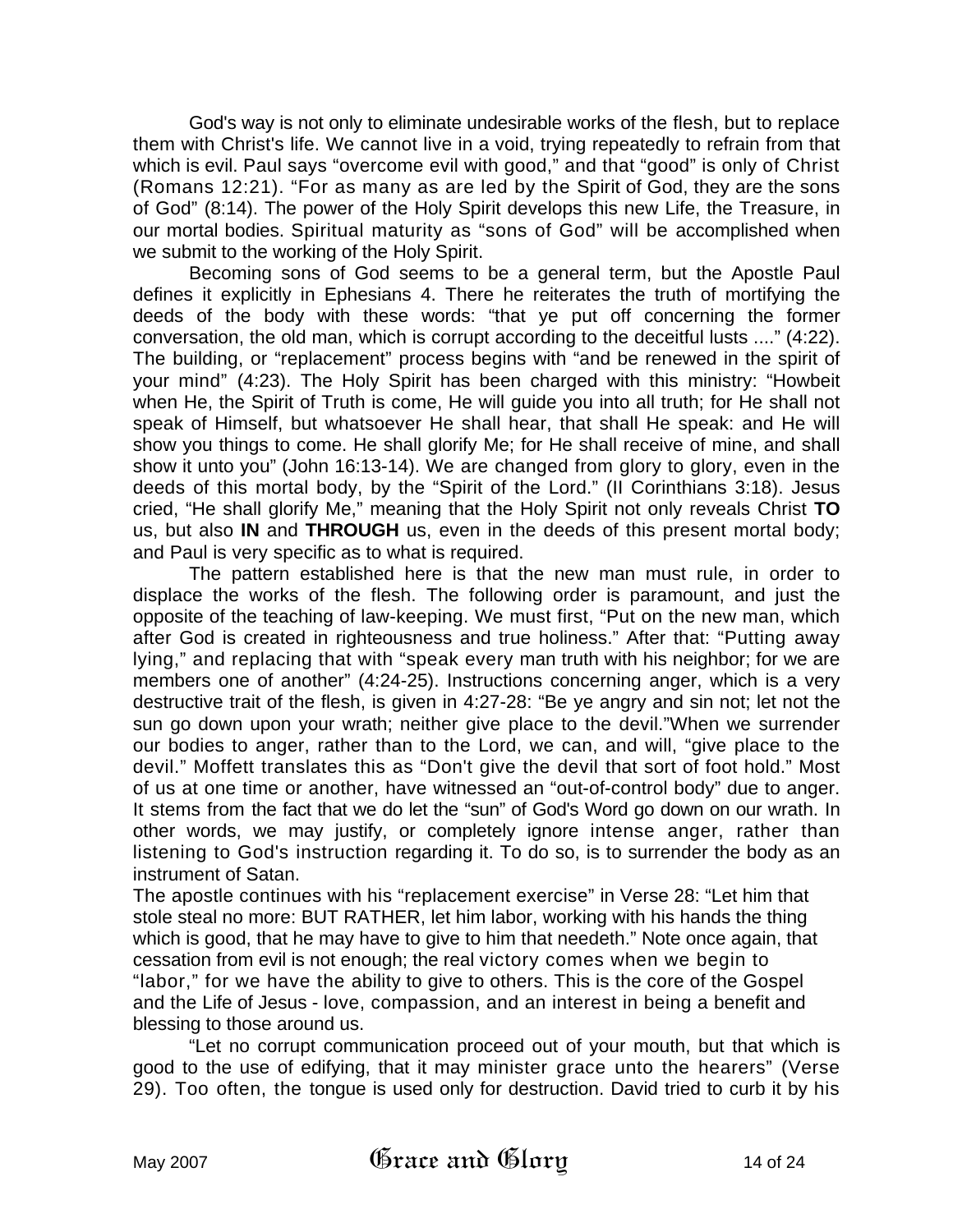own efforts, and his conclusion was "I was dumb with silence, I held my peace, even from good" (Psalm 39:2). But Paul says that instead of complete silence, our words are to be transformed for edification, that we may minister grace to those who are around us.

"And grieve not the holy Spirit of God, whereby ye are sealed unto the day of redemption. Let all bitterness, and wrath, and anger, and clamor, and evil speaking, be put away from you, with all malice" (4:30-31). A believer grieves the Holy Spirit by refusing to surrender to Him. One may conclude this to mean only that a person refuses to speak when prompted by the Spirit, but Paul is very specific in his message here, as he once again addresses the problem of anger, which indeed leads to bitterness. Victory comes, not just in refusing to get angry by virtue of sheer will power, but rather, "be kind one to another, tenderhearted, forgiving one another, even as God for Christ's sake hath forgiven you" (4:32).

Christians harbor anger when they refuse to forgive, and we must always remember that forgiveness cannot be granted based on the offender asking for it. If we wait until those who offend us ask for our forgiveness, we may have to wait a long time; but for our own protection, such cannot be allowed. An unforgiving heart will result in some very destructive actions of the body, thus we must forgive willingly and completely, even as God does. We must do it "for Christ's sake," based upon the fact that Jesus has already nailed the offense to His Cross. Such forgiveness is most often outwardly manifest in the kindness rendered through practical deeds of the body. Benefit to the offender must replace retaliation against him. "Therefore if thine enemy hunger, feed him; if he thirst, give him drink; for in so doing thou shalt heap coals of fire on his head" (Romans 12:2).

There is a reward for the one who has been faithful to the purpose for which he is redeemed. Revelation 19:7-8 proclaims it thus: "Let us be glad and rejoice, and give honor to Him; for the marriage of the Lamb is come, and His wife hath made herself ready. And to her was granted that she should be arrayed in fine linen, clean and white; for the fine linen is the righteousness of saints." The fine linen is also translated as "righteous acts" of the saints. This is a very select company because they surrendered their bodies to manifest the practical acts of a righteous Christ. We want to emphasize that those acts are being manifest in the body now, not after we enter into eternity. This Bride Company is rewarded, "granted that she should be arrayed in fine linen," because such garments reflect who she was, and what she did on earth. It is imperative that we give the Holy Ghost total control of these bodies now, that He might show the glorious Treasure within, and ensuring us that we too may attain this lofty place as the Bride of Christ, and display such glory throughout eternity.

"And he saith unto me, Write, Blessed are they which are called unto the marriage supper of the Lamb. And he saith unto me, These are the true sayings of God"  $(21:9)$ .

\* \* \* \* \* \* \* \* \* \* \* \* \* \* \*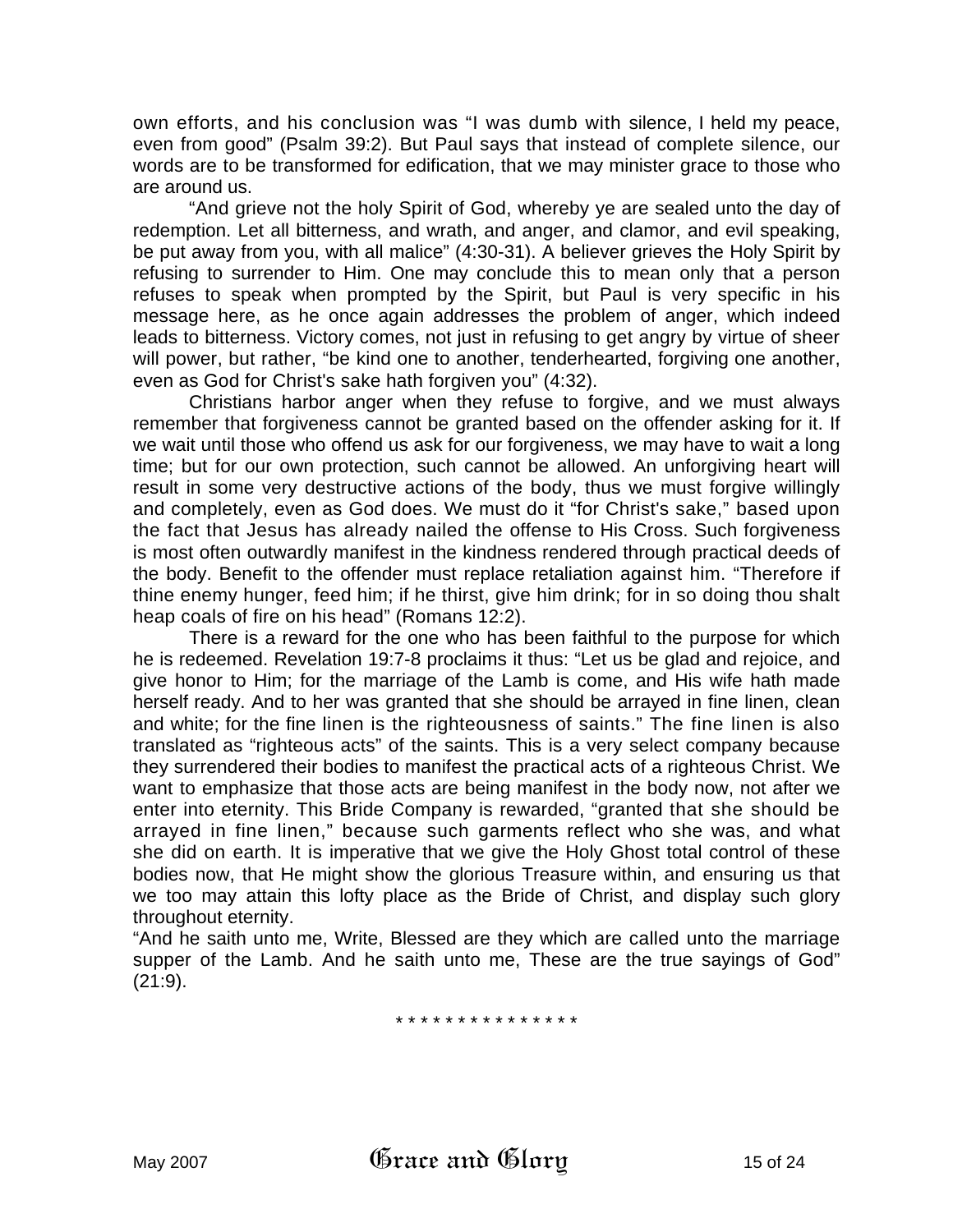## *CHRIST IN ME*

This is my wonderful story, Christ to my heart has come; Jesus, the King of Glory, Finds in my heart a home.

I am so glad I received Him, Jesus, my hearts' dear King; I who so often have grieved Him, All to His feet would bring.

How can I ever be lonely, How can I ever fall; What can I want, if only, Christ is my all in all?

Now in His bosom confiding, This my glad song shall be; I am in Jesus abiding, Jesus abides in me.

-- A. S. Copley, Grace & Glory Carols

# **NEEDS AND DEEDS**

**Jack W. Bannister** 

#### **"And I, brethren, could not speak unto you as unto spiritual, but as unto carnal, even as unto babes in Christ." -- I Corinthians 3:1**

In I Corinthians 3:1-8, Paul seeks to get the Christians' eyes off personalities and onto God's Man - Jesus. Paul and Apollos were both spiritual men; both were teachers of God's Truth, but neither was Jesus; nor were they heads of the Church. A key phrase is in Verse 3 - "yet carnal." The Corinthians did not have to be carnal (motivated by fallen flesh), but the word "yet" tells us that they chose to be that way. The Church today has not listened to Paul's words, so we see everywhere in Christendom, those who are not able to eat spiritual meat - the deep things of God. They drink only milk - the simple truths of the Word; therefore, there are divisions and strife among them, and everyone seeking his own glory.

"Every man's work shall be made manifest; for the day shall declare it, because it shall be revealed by fire; and the fire shall try every man's work of what sort it is." (3:13). In Verses 8-17 Paul is not talking about the destiny of the believer, but about rewards for yielding to and working with God. Notice how many times Paul mentions "every man" and "any man." So, this boils down to the individual perspective. In Verse 10, we see that Paul laid the foundation of truth, and we are to build on that with special attention to **how** we build.

Verse 12 records six building materials: Gold (the Deity and holiness of Christ); Silver (the redemption and salvation found in Christ); Precious stones (the enduring truth found in Christ). These three materials can stand the test of God's Fire, for they are spiritual and eternal, all found in our Savior. Wood, hay and stubble are combustible materials and cannot stand the test of God's Fire. Therefore, those works, religious though they are, will be burned; that is, people will not receive a reward from God just because they are preachers or teachers. God will try all works; not by how much there is, but what **kind** they are. Are they based on Grace or legalism? Is the work done to build a name for oneself, or to advance the Holy Jesus? Is the work done to help people to know the Truth, or to build religious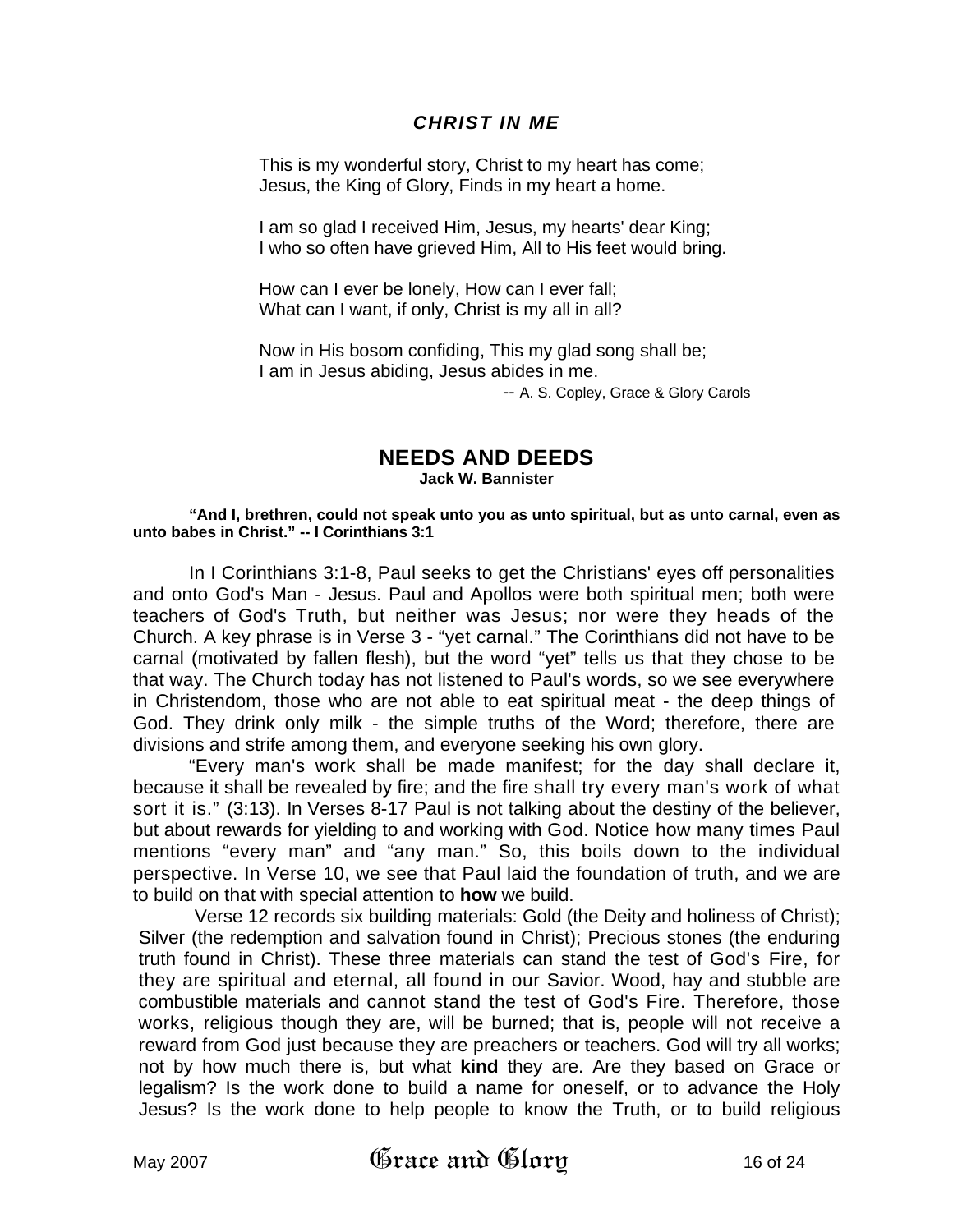#### enterprises?

Wood, hay and stubble represent the commandments and doctrines of men. They will be put to the test at the judgment seat of Christ and will be revealed for what they really are. Verse 14 expresses that thought. Verse 15 proves that we are saved from sin forever, when we believe, even though our works may be burned. Verse 16 is God's comforting word to us, that even though the works may not be right, we are still His property, His temple, where He dwells in the person of the reproduced Christ in us. Verse 17 is where fearful, legal believers seek to show us that we can lose our salvation. In this chapter, Paul is not talking about our destiny; he is talking about our labor, our works, our activities concerning the Gospel. In reading God's Word, we must always refer to what is said in one verse in context with what is said in the preceding and following verses. If we do not do that, confusion is sure to reign.

"If any man defile (or, corrupt by wrong doctrine and practice), him shall God destroy (or, waste, shrivel, wither, or spoil)." The word "destroy" does not refer to annihilation; if that were so, who of us would ever survive? How foolish to think that God measures our works against our being saved! Salvation is a Gift from God, and no legalist can ever change that principle. God's principles never change. Furthermore, Paul says that that the temple (the body) is holy. If anyone is holy, they can never be unholy, no matter the failure or lack of attainment. **We are holy in Christ.** We may not always feel holy; we may not always act holy; but that does not change our position in Christ. Nothing can change that! But the reward for works is another category. Our salvation is forever settled when we accept Christ as our Savior, but our works must pass a test in the last day. It will be determined whether they were in God's will, or our own. There will be nothing left to doubt. Some salvation!

#### \* \* \* \* \* \* \* \* \* \* \* \* \* \* \* \* \* \*

# **UNITY OF THE SPIRIT IN ACTION**

**"I therefore, the prisoner of the Lord, beseech you that ye walk worthy of the vocation wherewith ye are called, with all lowliness, with longsuffering, forbearing one another in love; endeavoring to keep the unity of the Spirit in the bond of peace." -- (Ephesians 4:1-3)** 

This chapter expresses God's purpose for the Body of Christ. He created a wonderful mystical Body through the New Birth on the day of Pentecost almost 2000 years ago. There were 120 believers in an upper room, waiting for the Promise of the Father, of which Jesus had told them. When the Holy Spirit descended from heaven "with a rushing, mighty wind," cloven tongues as of fire, and speaking in languages they did not know, He not only filled them, but baptized those waiting ones into one Body. "For in one Spirit were we all baptized into one Body, whether we be Jews or Gentiles, whether we be bond or free; and have been all made to drink into one Spirit" (I Corinthians 12:13). These early believers had nothing whatsoever to do in order to be placed into the mystical Body of Christ, also known as the Church.

The unity of the body was made by God. We read further in the Acts, that believers were added to Lord when they accepted Christ. When a sinner is born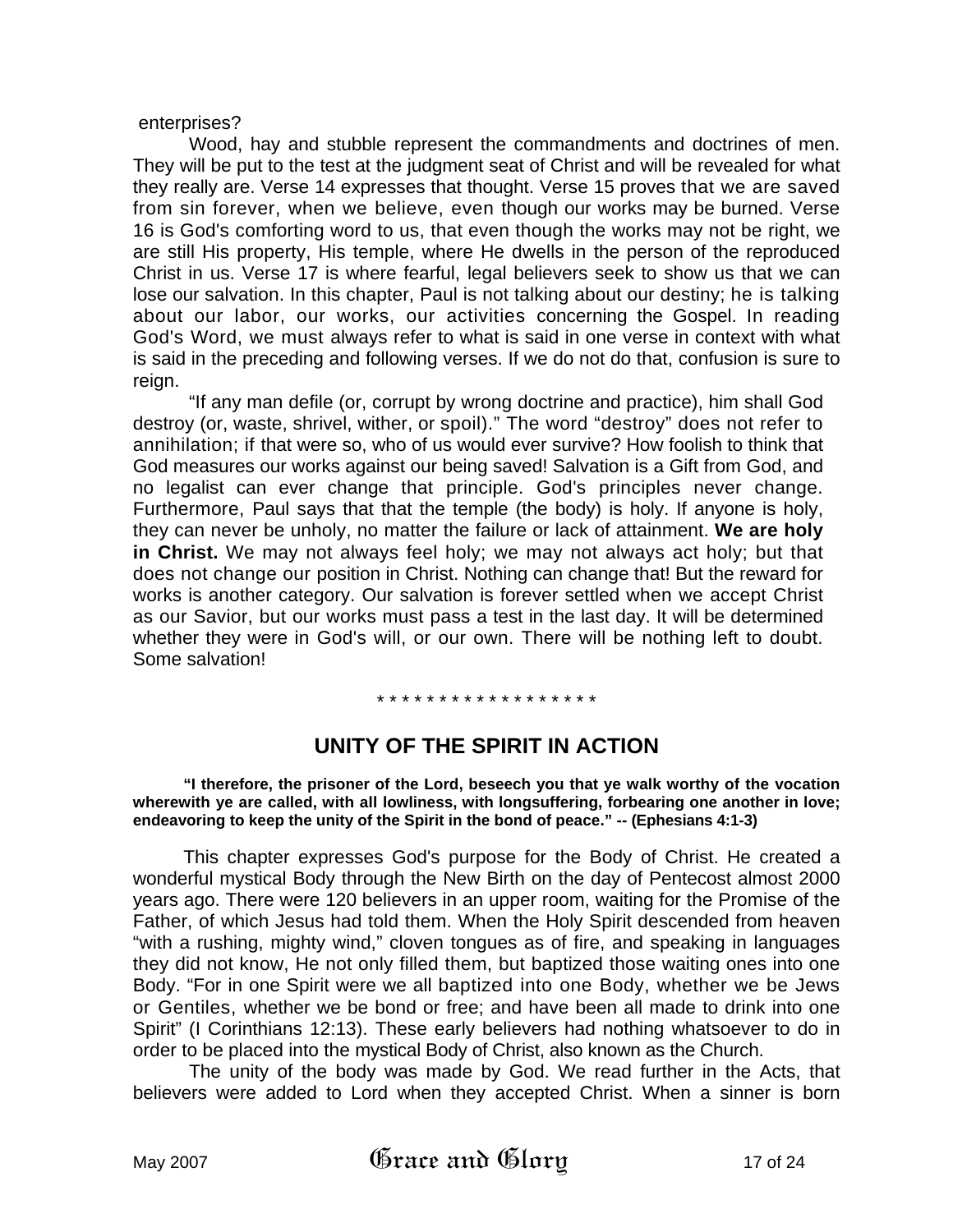again, he automatically becomes a part of that spiritual Body. No doubt, none of them at the time knew what had happened. There was no emotional experience with this act of God. When a sinner receives Christ as Savior, he does not do so in hope of being a part of the Body of Christ. Later, he may learn what also occurred the moment he received forgiveness of sins.

Who determines where each believer is placed in that mystical Body? "But now hath God set the members every one of them in the Body, as it hath pleased Him" (I Corinthians 12:18). This action takes place when we receive Christ into our hearts; God does the placing. Do any of us know exactly where we have been placed? I think not. Too often, we judge according to our natural sight and understanding; but remember, this is a spiritual Body and we must have spiritual discernment to understand what God has done.

God made the unity, and every member is placed according to His unfathomable wisdom and knowledge. When He created Adam and Eve, He was well pleased and pronounced His work as very good. It is the same with His spiritual Body of people. We members don't have the responsibility to make God's people one. We are told to endeavor to "Keep the unity in the bond of peace."

This takes some doing. We cannot bring together a group of believers into one place and automatically have unity. It is a spiritual fellowship because of the spiritual oneness. It is not necessary, then, that we have a physical nearness in order to have spiritual fellowship. We cannot bring a group of religious people together and announce: "Now we will all worship together." This is as ridiculous as if a group of individuals would move into a house and announce that they were a family. There is only one way a family is formed - through a union of two people in marriage and children are born as a result. This is what God has done. He has a family, but it is only through the New Birth that we become a part of the household of faith, or the Body of Christ. John 1:12-13.

How can we keep the unity of the Body of Christ? It can only be done by all members yielding to the Holy Spirit in their lives. When those believers received the Holy Spirit on the Day of Pentecost, they immediately practiced unity without being taught. We read often of the one accord-ness in the first part of Acts. There was no thought of division. This does not mean that everyone who has had the experience of being filled with the Spirit, will practice this unity. We must understand God's purpose and acknowledge that all believers are in the Body of Christ, regardless of the depth of their experience or our personal feelings about them. All believers do not reach the same level of maturity and understanding of the Word. Not all Spirit-filled believers seem to have a hunger to know the Word of God and grow in Grace and a knowledge of the truth. They are more occupied with their new-found gifts.

In Ephesians 4:12-16, the Apostle Paul describes the maturing of the Body of Christ. Each member supplies something to another, just as our human body does. In I Corinthians 12, this is illustrated. Some members of our physical body supply much less than others. Some members control others. Each function is different. One member may need to be waited upon by another. From the hair on our head to the sole of our foot, there is unity when the body is well. One member of the body does the speaking; another the hearing, while another the "doing" and moving. The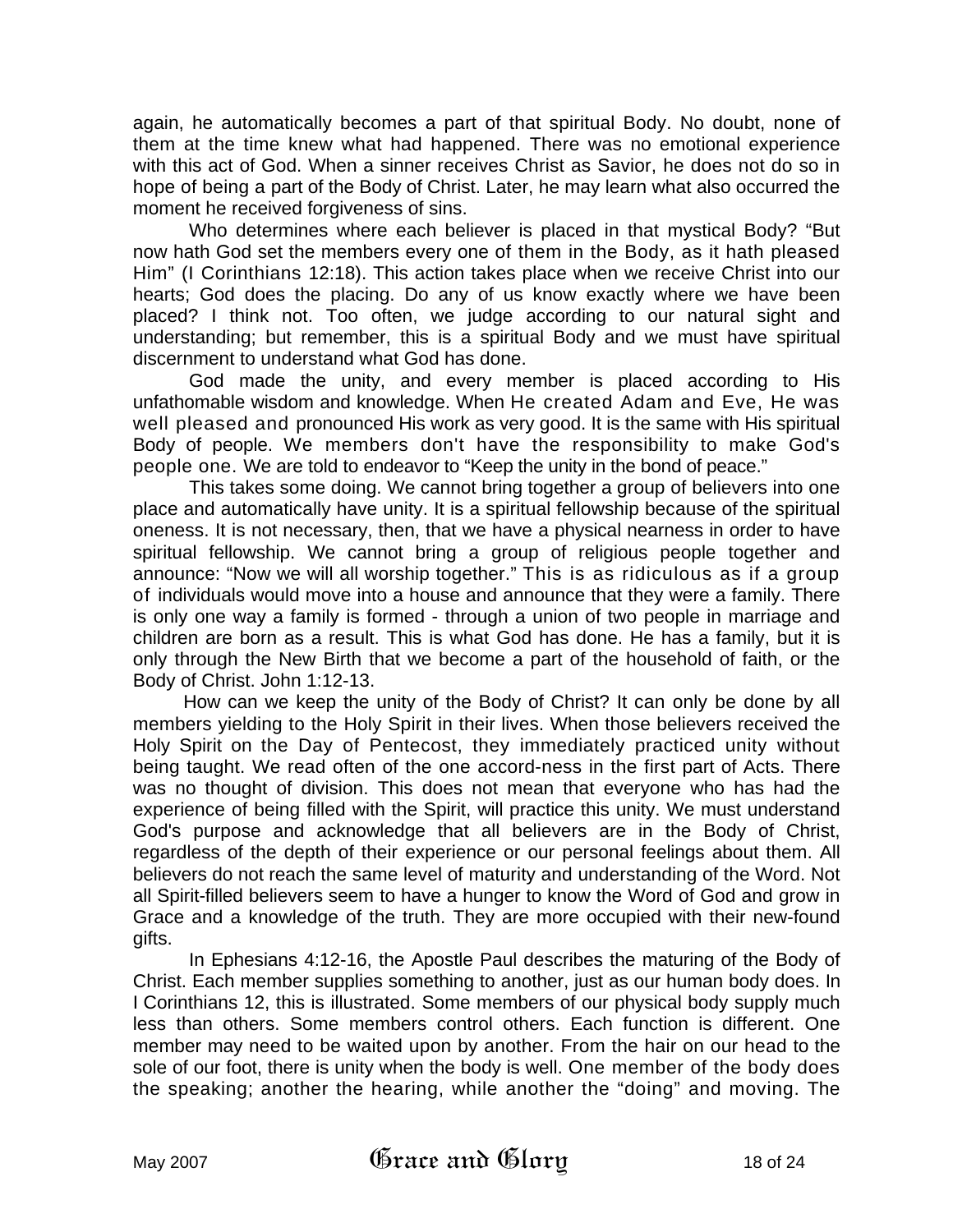applications are many.

The Apostle Peter gives us the underlining principle, and also four applications to a practical experience of spiritual unity: "Finally, be ye all of one mind, having compassion one of another; love as brethren, be pitiful, be courteous: not rendering evil for evil, or railing for railing; but contrariwise blessing; knowing that ye are thereunto called, that ye should inherit a blessing" (I Peter 3:8-9). The word "finally" is significant here, as it introduces us to a summation of peaceful coexistence among believers.

The principle of this unity is, "Be ye all of one mind." Again, this is thinking about spiritual truths. The Truth of the Word is one. There is oneness in the Deity. We are many members in one Body. The Holy Spirit teaches us oneness, but also leaves each one free to express himself according to his own particular personality. Four men wrote about the same Person during His life on earth, and yet each biography is different in many aspects. There are no contradictions in the Four Gospels, but a difference of expressions. God does that also. The Bible is a collection of writings by different writers over a long period of time; and yet there is a wonderful spiritual oneness in the Book. To be of "one mind," means that our purpose is to be the same, and yet God chose different personalities to spread the Gospel.

The first of the four applications of this unity is "love as brethren." Ah, this stumps us right away. How can we love everyone? Too often, we rely upon our emotions, and that is wrong. Divine Love is not based on emotion, as is human love. To love, as God does, is not necessarily to "like." God does not ask us who we would like to have for our brethren; this is settled for us. We are put with a group of believers and told to love as brethren. Divine Love does not come from emotion, but from our will. We are to love one another, but that does not mean that we always like what our "brother" does. We do not always feel like putting our arms around all our brethren in Christ. We feel more at home with some than with others. This is all emotional.

Divine Love is not feeling, but doing. It is not a sentimental manifestation, but an action. It is not always with soft words, but in unselfish deeds. John tells us, "Let us not love in word ... but in deed and in truth." We may not "like" a certain one, but Divine Love will cause us to sacrifice for, or serve that very person.

The next application is "Be pitiful." This is toward the weak and tried. We don't always understand anther's weakness at all, and yet are called upon to show mercy. We may be very strong on one certain phase of life, but weak on another. It is real unity in practice when we can see another's faults and failings, and feel love and pity for him. Too often, believers condemn the faults of others and spread it all around, instead of first forgiving such a one and then continue to bear him on our hearts. Read Ephesians 4:32; Colossians 3:12-13. We do not all have the same weaknesses or trials, but we can show mercy and pity to the one who is burdened. Let us pity instead of criticize; pray instead of accuse.

The third application is, "Be courteous." Spiritual courtesy is important, and can mean so much to our brother or sister. Our neighbor is anyone with whom we have any contact. Thus, wherever we are, or whatever we do, we have a neighbor. We can show courtesy at home, at work, at church, in our automobile, on the street,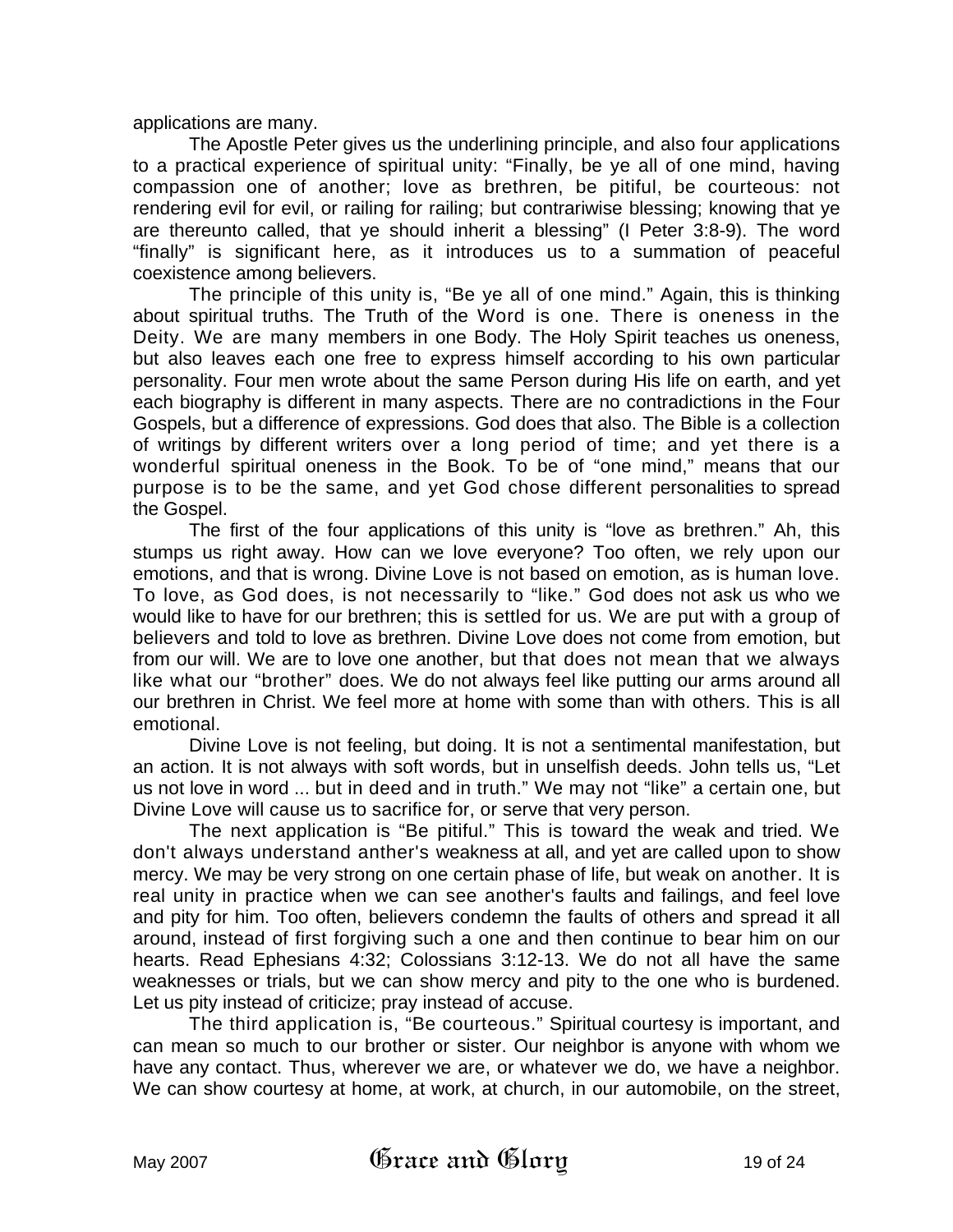etc. This is surely what Paul meant when he said, "Esteem other better than themselves" (Philippians 2:3). We have known of some believers who are very nice and sociable in church meetings, but are horrible acting at home and at work. A believer will open the church door to let another one enter first, and yet on the way home, in the automobile, become a different person. We are members one of another, and should treat others as we would like to be treated.

The fourth application is, "Not rendering evil for evil, or railing for railing." This is our attitude toward our enemies, or toward those who do evil to us. If we depended on our emotions, we would always repay others for the hurt they have done us. If a person rails on us, the natural inclination is to shout back, louder, and try to get in the last word. How many are hurt and wounded beyond reclaim because of this behavior! The Lord has promised to take care of our enemies, and He can do it so much better than we. The Law says, "An eye for an eye," but grace says, "Love your enemies; bless them that curse you, do good to them that hate you, and pray for them which despitefully use you, and persecute you" (Matthew 5:44; Romans 12:17-21).

Joseph learned that "all things work together for good," long before Paul penned those words. When his brothers threw him into a pit and sold him into slavery, he did not know what good would come from that action of jealousy. (Genesis 50:20). There is a reward for heeding these admonitions: "For the eyes of the Lord are over the righteous, and His ears are open unto their prayers: but the face of the Lord is against them that do evil." He will heed our cries when we yield to Him and His Word. He will never leave us stranded, nor forsake us.

 These are Divinely practical lessons which all of us must learn. We need to recognize God's people as being one in the Body of Christ. Our attitude must spring from this Truth. We will have to leave out all human sentiment. Physical contact is not necessary. Our spirits can have fellowship with others, though many miles separate us. This is mystical, yet spiritual, and is wonderful! Soon we shall know the real truth of all this, when the Body is with the Lord and sees Him face to face! (Reprint)

> *"Heaven's heroes never carve their name On marbled columns built for earthly fame; They built instead a legacy that springs Out of a life lived for the King of kings."*

\*\*\*\*\*\*\*\*\*\*\*\*\*\*\*\*\*\*\*

# **HOW ARE YOUR FEET TODAY?**

Like many people, I have trouble with my feet, which become very dry, the skin breaking open. This is very painful and in order to get some relief, I must soak my feet and apply lotion generously. Recently, while soaking my feet at 3 A.M the Holy Spirit began to speak to me about the condition of m feet.

I almost shrugged off these thoughts, thinking my lack of sleep was affecting my thinking. But, it seemed that the Holy Spirit persisted in bringing Ephesians 6:14- 15 to me: "Stand therefore, having your loins girt about with truth, an having on the breastplate of righteousness; and your feet shod with the preparation of the Gospel of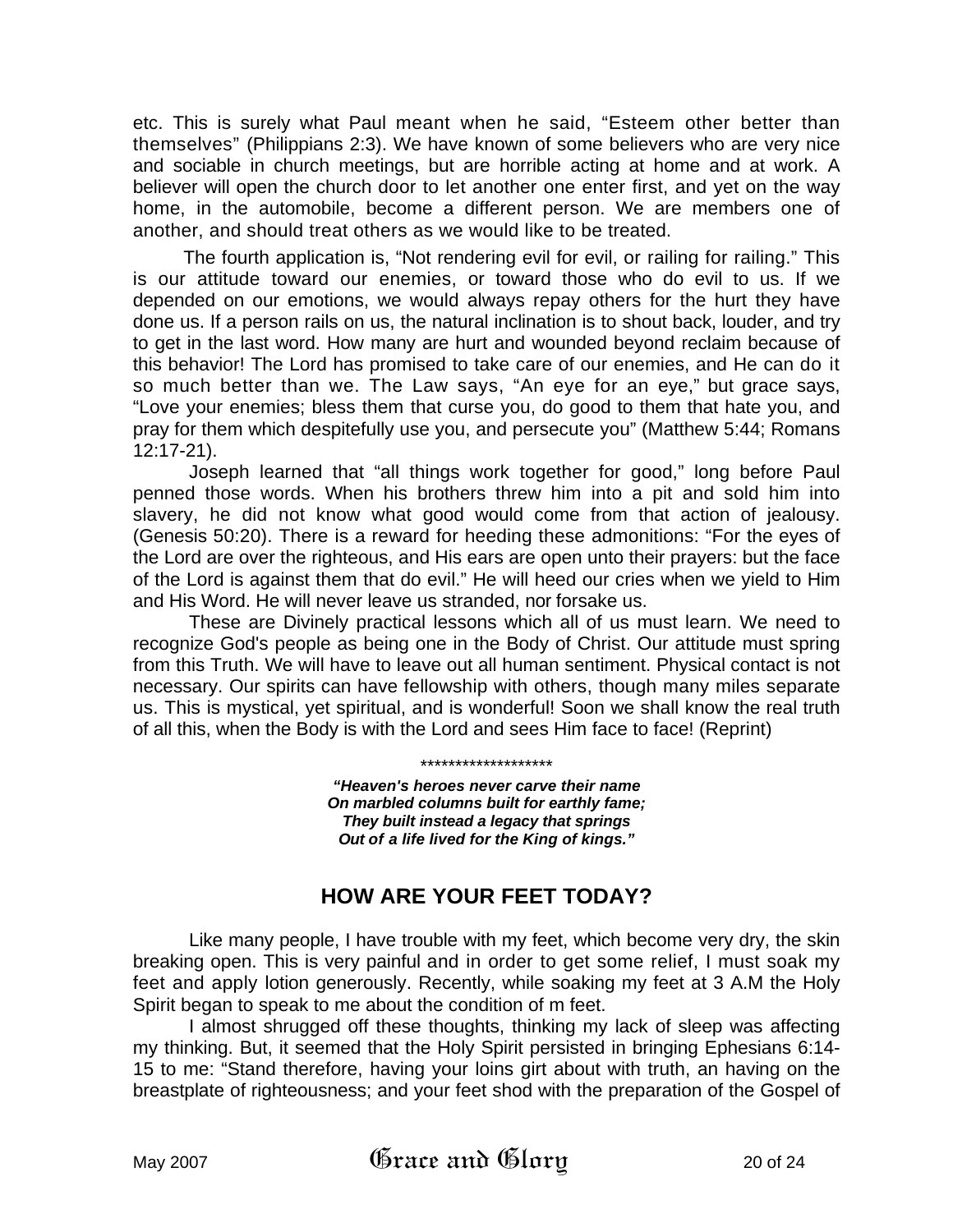Peace." Verse 14 we emphasized - "Stand!" We cannot stand without our feet. We like to talk about our hands, because we can do so much wit them. We get up and stand without thinking much about why we can stand. Many times we neglect to take care of our fee properly. Jesus and His disciples depended on their feet to take them from place to place. Now we can drive, ride, fly, or float, to just about anywhere in the world, but once we arrive at of destination, we have to walk.

We certainly have to walk in our spiritual lives. Paul encourages us to "walk worthy of God, who hath called you unto His Kingdom and glory" (I Thessalonians 2:12). How d we walk worthy? By following the Lord, one step at a time We are also encouraged to walk honestly toward others - Thessalonians 4:12. We can only do this by the Scriptures an letting the Holy Spirit direct us by walking in us.

My feet always feel better after I soak them. Our spiritual "feet" need to be soaked in the Water of the Won The Holy Spirit's Lotion refreshes us in our daily walk with the Lord. If we should walk "in the flesh," or the fleshy realm, of feet will be affected. Romans 8:1, 4 addresses this walk, so must be important. Our spiritual walk is often defiled, and good soak in the Word is what we need.

There is much more to look at about feet and walking in the Scriptures. We are to wash one anther's feet when it needed. It is important to take care of our feet. They will *ultimately lead us Home one day, after our life-time of walking* here on earth. Praise God for our feet!

-- Dana Shields

\* \* \* \* \* \* \* \* \* \* \* \* \* \* \* \* \* \* \*

#### **Walking With God**

Sometimes I walk in the shadow, Sometimes in sunlight clear; But whether in gloom or brightness The Lord is very near.

Sometimes I walk in the valley, Sometimes on the mountain's crest; But whether on low or high land, The Lord is manifest.

Sometimes I walk in the desert, Sometimes in waters cold; But whether by sands or streamlets The Lord doth me enfold.

Sometimes I walk in green pastures, Sometimes on barren land; But whether in peace or danger, The Lord holds fast my hand

--Anonymous

\* \* \* \* \* \* \* \* \* \* \* \* \* \* \* \* \* \* \*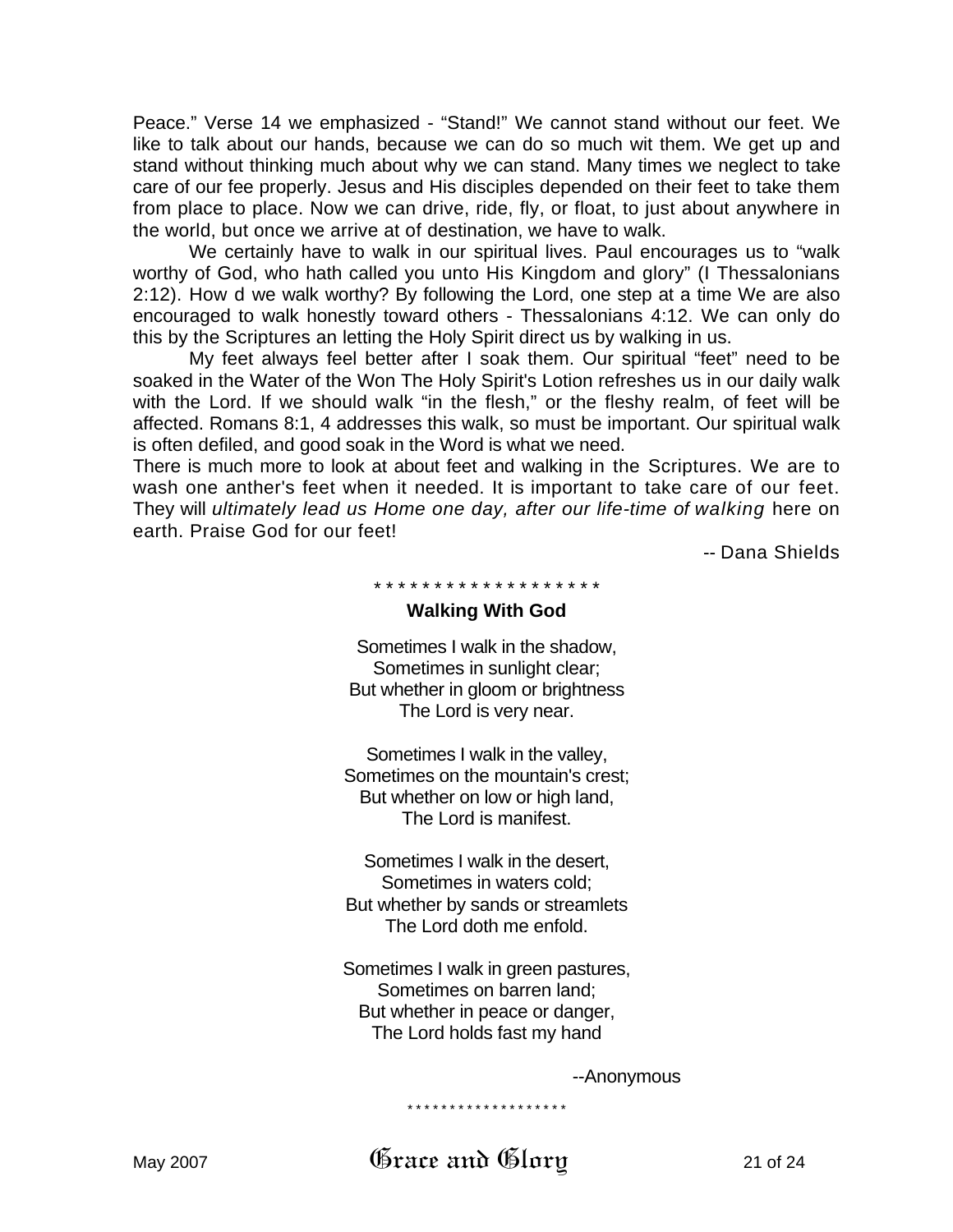"It does not matter," said J. Hudson Taylor, "where He places me or how. That is rather for Him to consider than for me. For the easiest positions He must give grace; and in the most difficult His Grace is sufficient. So, if God places me in great perplexity, must He not give me much guidance? In positions of great difficulty, much grace? in circumstances of great pressure and trial, much strength? As to work, mine was never so plentiful, so responsible, or so difficult; but the weight and strain are all gone. His resources are mine, for He is mine!"

"GRACE & GLORY" (ISSN 027-6996), published monthly by Grace & Glory Gospel Society, 1104 North Main, P.O. Box 803, Mountain Grove, MO 65711. PERIODICALS postage is paid at Mountain Grove, Missouri.

**POSTMASTER:** Send address changes to "Grace & Glory," P.O. Box 803,

Mountain Grove MO 65711.

Telephone: (417) 926-4292. E-mail: graceandglory@centurytel.net. You may reach Paul Smith at this number and at (417) 259-0017.

Web site: www.gracegod.org. Bible lessons can be downloaded.

**GRACE & GLORY** is published for the purpose of proclaiming God's Holy Word. We believe that the Scriptures are inspired of God and were given to His holy apostles and prophets by the Holy Spirit. (II Timothy 3:16; and 11 Peter 1:21)

**GRACE & GLORY** has had continuous publication without a set subscription price since 1910. We are able to continue this ministry by your kind financial support.

-- Editor: Paul N. Smith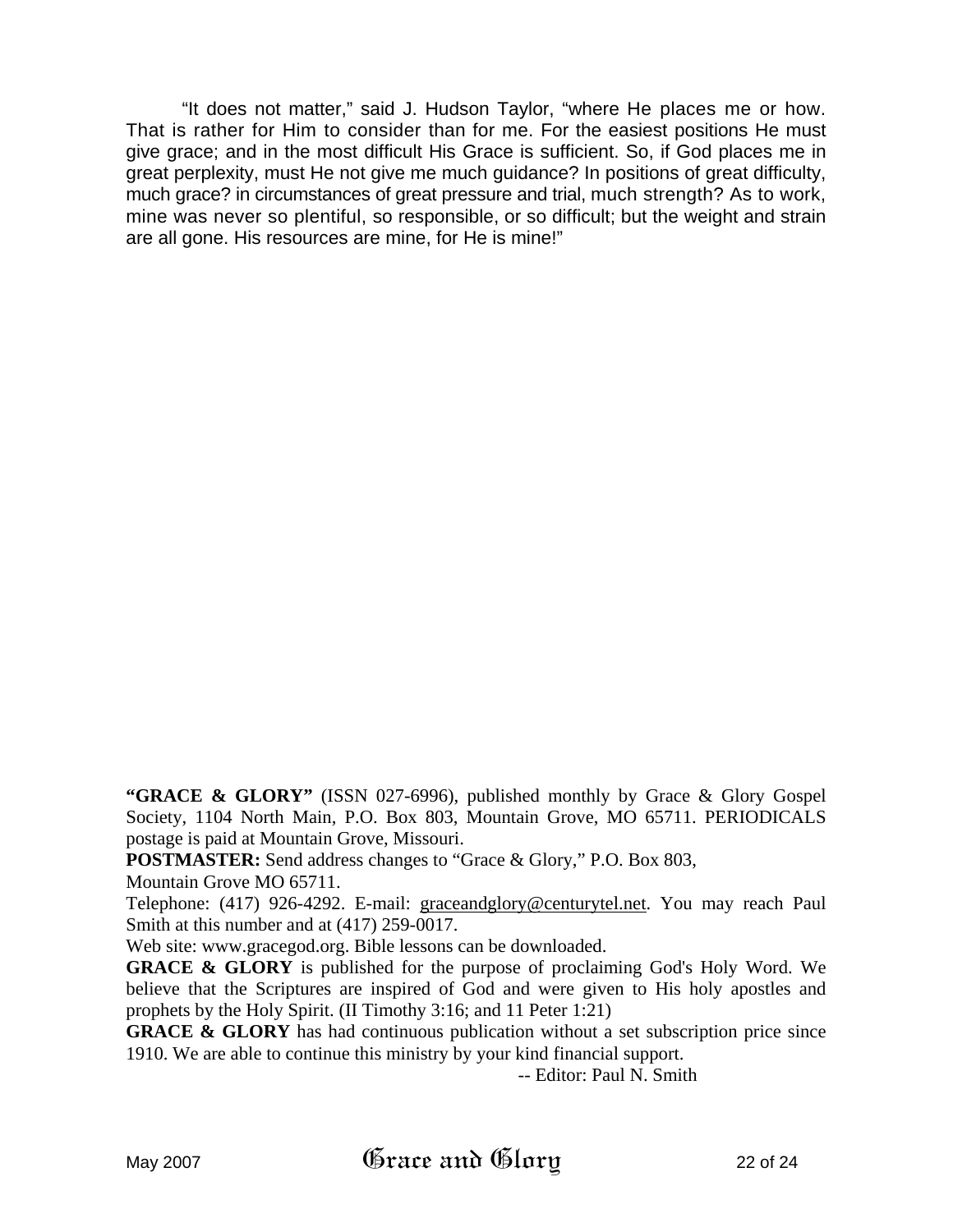# **OUR CORN CRIB**

"Freely ye have received, freely give"

# **Books**

Genesis Exodus **Leviticus Numbers** Joshua Judges Ruth I & II Samuel Ezra Esther Job **Ecclesiastes** Song of Solomon Isaiah (outline & miniature Bible) Daniel Joel-Nahum-Habakkuk-Malachi Zechariah Matthew Luke John The Acts Romans I & II Corinthians **Galatians Ephesians Philippians Colossians** I & II Thessalonians I & II Timothy Philemon Hebrews - James – Titus Second John Jude Revelation

#### **Pamphlets**

A Problem, Solution & Triumph Arrangement and End of Ages Attack against the Truth, answered A Burning Truth (John 3:16) A Growing Relationship Caught up with Paul Cherubim and Seraphim Chaste Virgin Comfort in time of Sorrow Death, Hell & Lake of Fire Destiny of the Wicked Diamonds in the Rough Dying Daily Earnest but Wrong

Eternal Life Extra! Extra! Fact of Tongues Faith Fear of the Lord First Day of the Week Five Much Mores Five Consequences Freedom Friend, Listen Glossolalia, Phenomena/Tongues God -A Tnunity Gospel Records Gospels, Acts & Epistles – Relation Holy Spirit - baptism & anointing How to Receive the Holy Spirit It is Finished Jesus heals Today Judgment Seat of Christ Law or Grace, Which? Life Everlasting Light on the Law Living Ones Made Sin for us Man Child - Revelation 12 Mercy or Judgment New Birth Not Legislation, but Revelation Oneness of Christ Pauline Sanctification Paul's Superlatives Phoebe, Women's Official Place Preaching Another Jesus Predestination, Election, Foreknowledge Preparation of the Bride Ranks in the Resurrection Resume of What we Teach Salvation for the Body Scriptural Terms Defined Some Words on Eternal Security The Adams Case The Two Adams The Sin Offering The Unforgiven Sin This is That Times of the Gentiles **Tithing** Water Baptism Wheat and Tares Why Am I Not Healed